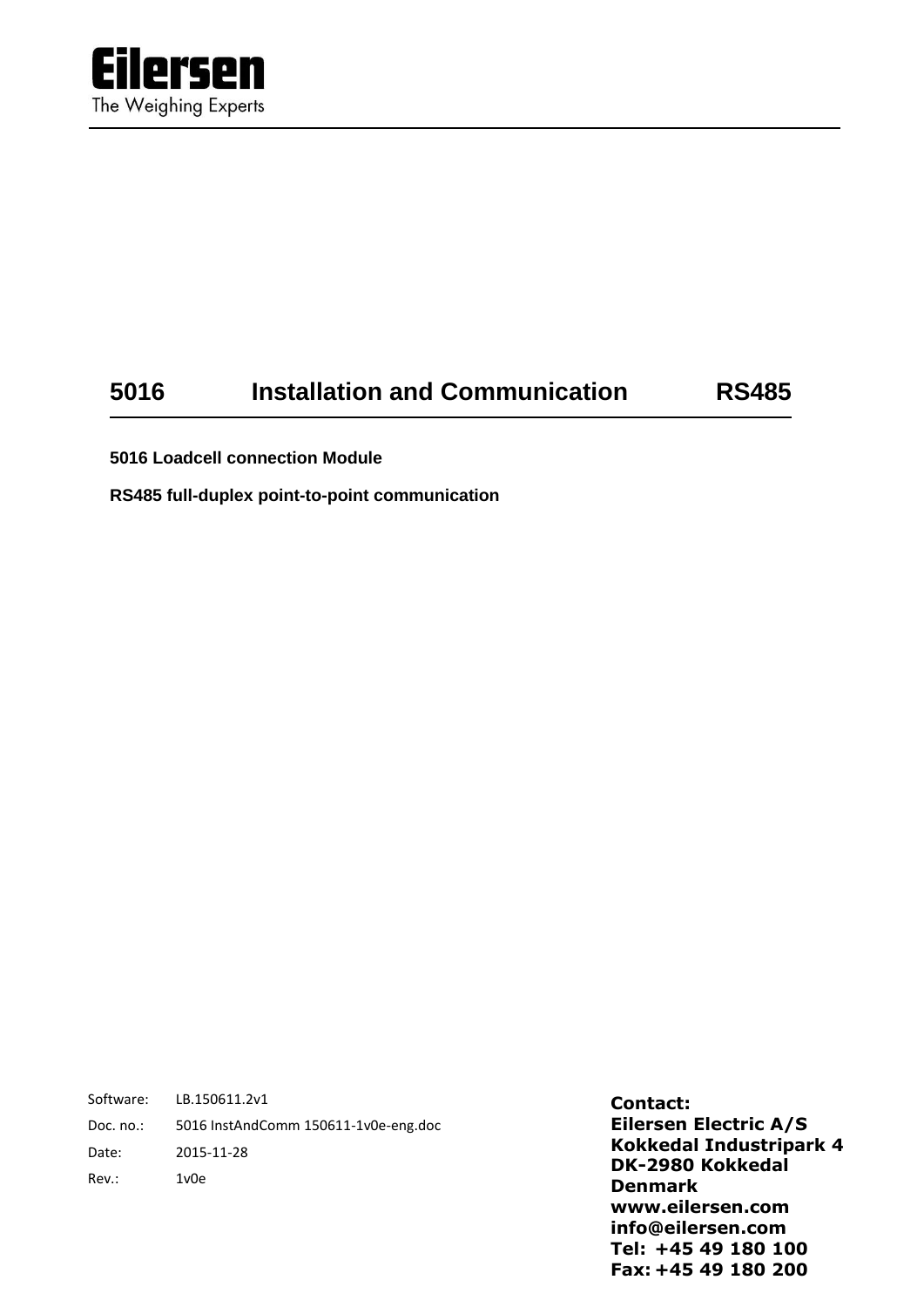# <span id="page-1-0"></span>**Contents**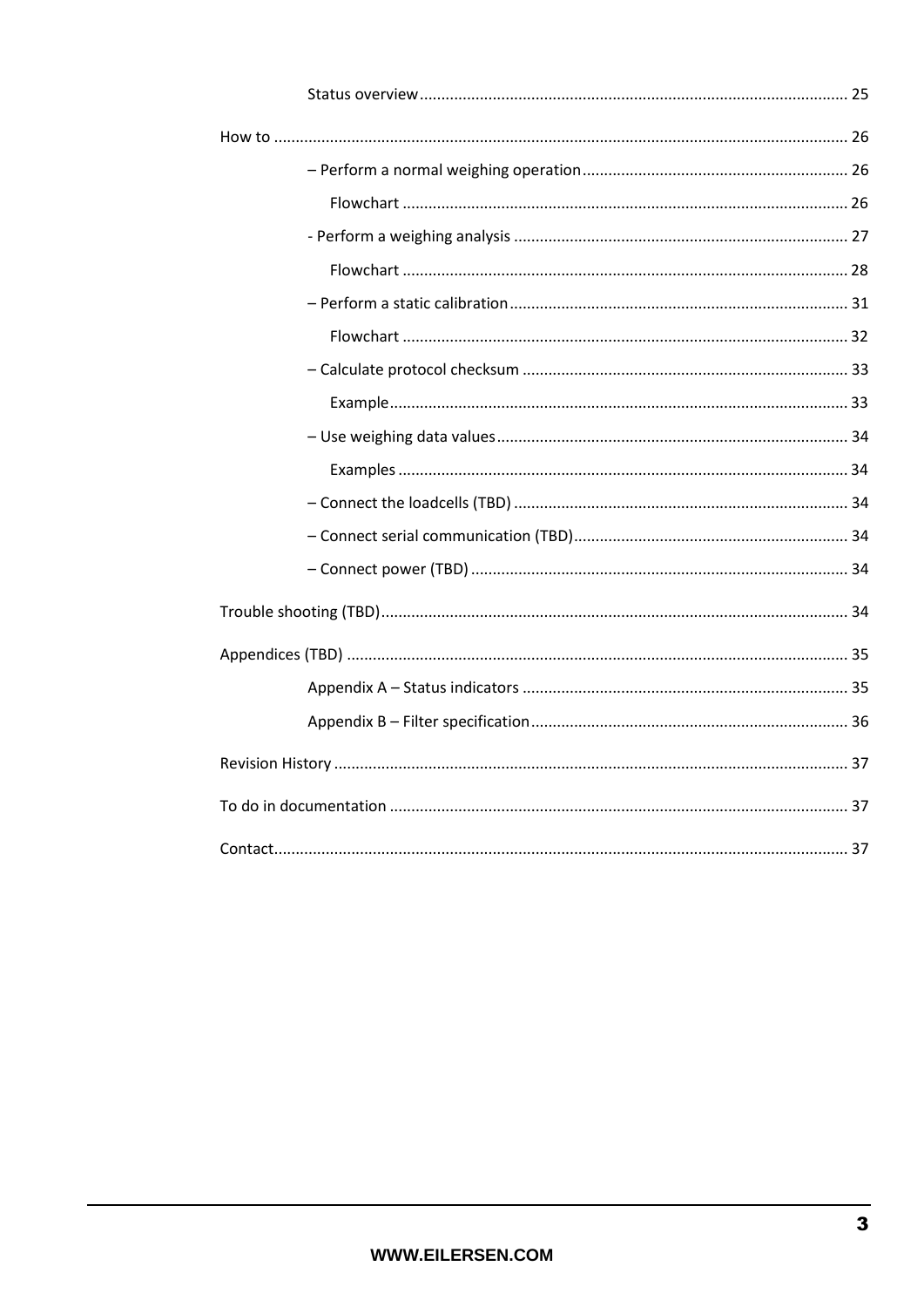# <span id="page-3-0"></span>**Introduction**

The Eilersen Electric 5016 serial loadcell connection module has inputs for 16 loadcells. It has a 4-wire full-duplex RS485 interface for connection to a master system.

Via the serial interface weighings can be trigged, weighing results transmitted, weighing analysis and calibration data can be requested and transmitted.

# <span id="page-3-1"></span>**Installation**

To install the system the follow this procedure:

- Connect the loadcells; please see section *– [Connect the loadcells](#page-33-2)*, pag[e 34,](#page-33-2) below for further details.
- Connect the RS485 communication; please see section *– [Connect serial communica](#page-33-3)[tion](#page-33-3)*, pag[e 34,](#page-33-3) below for further details.
- Connect the +24 DC power; please see section,*– [Connect power](#page-33-4) (TBD)* page [34,](#page-33-4) below for further details.

There is no need for any further setup. Number of loadcells, filters etc. are set via the communication interface.

# <span id="page-3-3"></span><span id="page-3-2"></span>**Communication**

## **Specification**

| Electrical: | RS485 (4-wire, full-duplex).                                                             |
|-------------|------------------------------------------------------------------------------------------|
| Layout:     | Point-to-point. (One master, one slave, no multi-drop).                                  |
| Baudrate:   | 115200 bps.                                                                              |
| Data bits:  | 8.                                                                                       |
| Parity:     | None.                                                                                    |
| Stop bits:  | 1.                                                                                       |
| Protocol:   | Binary with possibly embedded ASCII decimal and hex with checksum<br>as described below. |

# <span id="page-3-5"></span><span id="page-3-4"></span>**Protocol**

## **Telegram format**

All telegrams are in binary format. Telegrams can contain three different data items

- Request command: An embedded ASCII format command sent from the master to the 5016.
- Response message: An embedded ASCII format response sent from the 5016 to the master.
- Analysis data: A binary format analysis dataset sent from the 5016 to the master.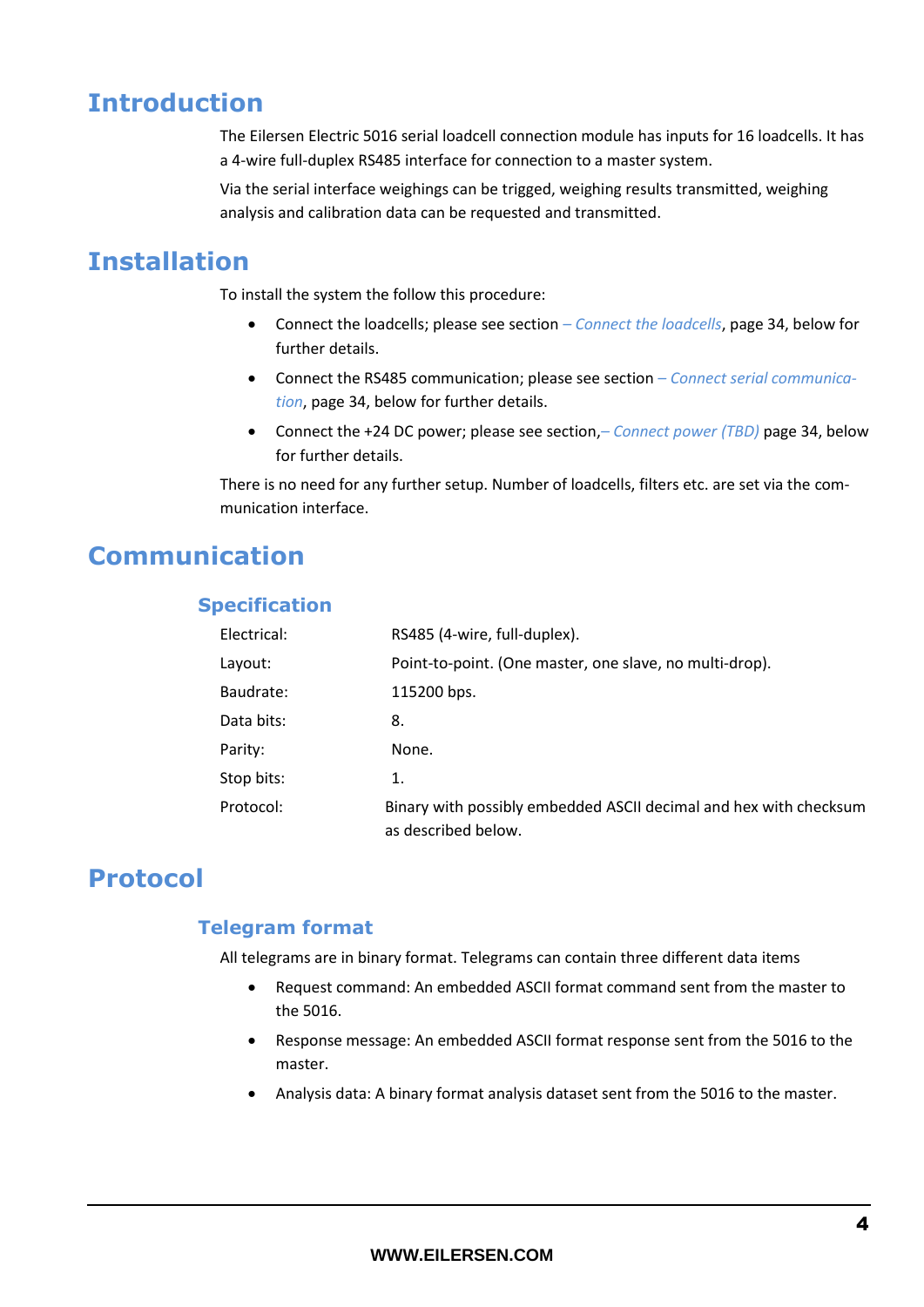#### Telegram format:

<STX><LEN><DATA><CS>

#### The components are:

| $<$ STX $>$  | Start-of-text: Hex 0x02, Decimal: 2.                                                                                         |
|--------------|------------------------------------------------------------------------------------------------------------------------------|
| $<$ LEN $>$  | Number of bytes in the <data> section as a 1-digit binary number.</data>                                                     |
| $<$ DATA $>$ | Zero, one or more binary characters. When the data is a request com-<br>mand or a response message the characters are ASCII. |
| $<$ CS $>$   | Checksum. <data>Please see section – Calculate protocol checksum,<br/>page 33, below for further details and example.</data> |

As Request commands and Response messages are ASCII telegrams embedded in the  $\leq$ DA $-$ TA> portion and the both start with a <LF> character, full binary telegrams (the Analysis data is currently the only full binary telegram) must NOT start with a  $\langle\text{LF}\rangle$  character.

## <span id="page-4-0"></span>**Receive algorithm**

Please notice that the  $\langle\text{LEN}\rangle$ ,  $\langle\text{DATA}\rangle$  and  $\langle\text{CS}\rangle$  fields are binary data and may contain a <STX>. A special algorithm should be used to receive data and to recover from errors in telegrams:

**TRD** 

## <span id="page-4-1"></span>**Flow control**

When the master is idle (not transmitting a telegram) it may hold the data transmission from the 5016 by transmitting a single control character:

<NAK> Negative Acknowledged: Hex 0x21, Decimal: 33.

When the hold request is sent, the 5016 will still transmit what is present in the transmission buffer. When including transmission and processing delay this means that the 5016 may transmit 2-5 characters after the hold request is sent.

To resume transmissions from the 5016 the master must sent a single control character:

<ACK> Acknowledge: Hex 0x06, Decimal: 6.

When the resume request is sent, the 5016 will resume character transmission in 2-5 ms.

PLEASE NOTICE that if the 5016 does not receive this character, e.g. due to transmission error, transmission will not resume. To insure transmission is resumed a time-out with retransmission must be implemented in the master.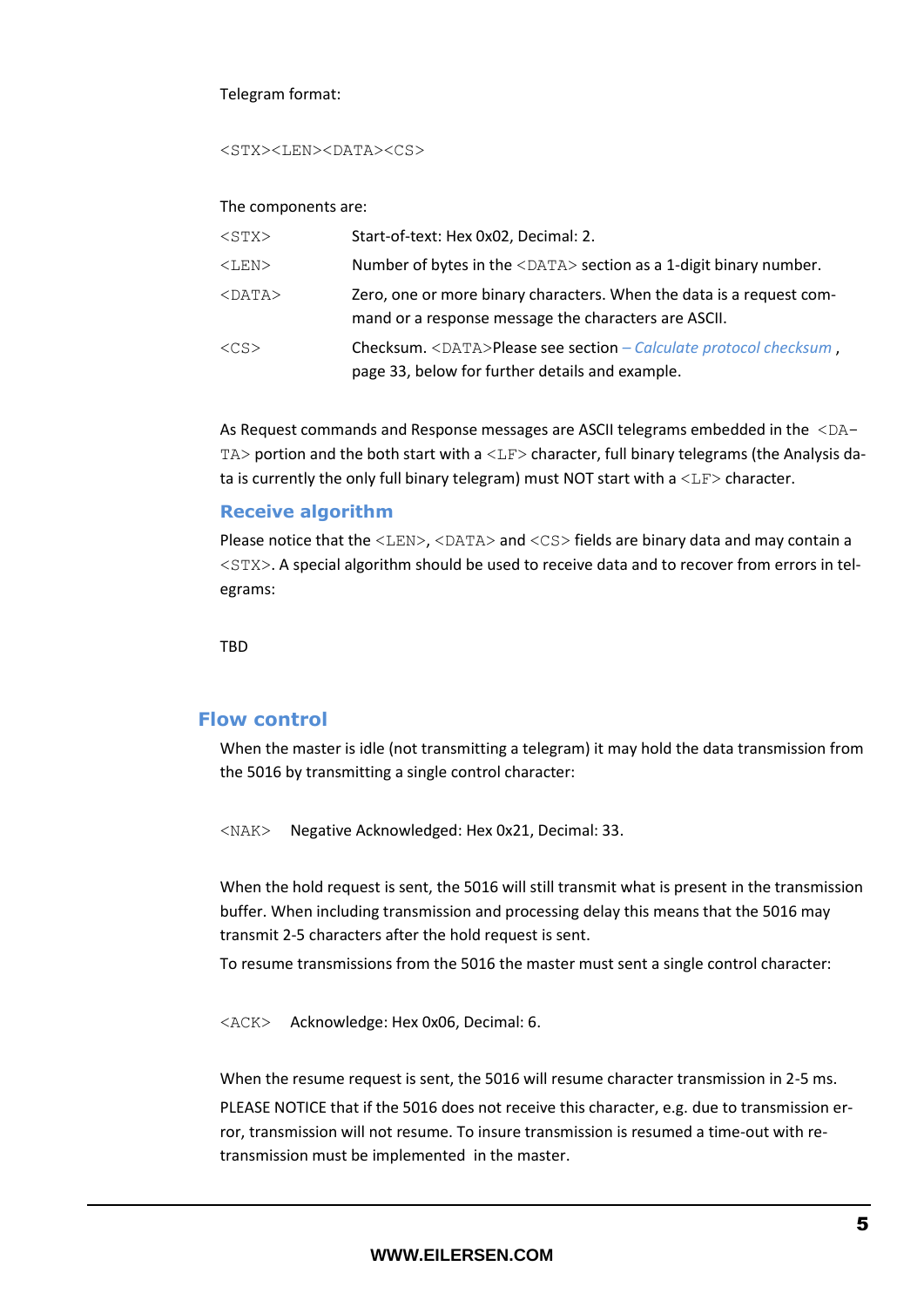## <span id="page-5-0"></span>**Request command**

All commands sent from a master to the 5016 are built with the following components:

<LF><CMD><PARAMETERS><CS><CR>

#### The components are:

| $<$ T,F $>$          | ASCII Linefeed: Hex 0x0a, Decimal: 10.                                                                                                                                                                                                                                                                                   |
|----------------------|--------------------------------------------------------------------------------------------------------------------------------------------------------------------------------------------------------------------------------------------------------------------------------------------------------------------------|
| $<$ CMD $>$          | Printable ASCII upper case letter.                                                                                                                                                                                                                                                                                       |
|                      | <parameters> Zero, one or more ASCII decimal or hex number preceded, separated and<br/>proceeded by ASCII ";": Hex 0x3b, decimal 59. Each parameter has fixed<br/>length filling with preceding spaces or zeroes. An empty parameter list<br/>consists of only a separator ASCII ";": Hex 0x3b, decimal 59.</parameters> |
| $\langle$ CS $>$     | Checksum. Logical XOR of all preceding characters (including $\langle \text{LF} \rangle$ ) print-<br>ed as 2 capital ASCII hex digits. Please see section $-\textit{Calculate}$ protocol<br><i>checksum</i> , page 33, below for further details and example.                                                            |
| $\langle CR \rangle$ | ASCII Carriage return: Hex 0x0d, Decimal: 13.                                                                                                                                                                                                                                                                            |
|                      |                                                                                                                                                                                                                                                                                                                          |

## <span id="page-5-1"></span>**Response message**

If a malformed command is received no response is sent. All messages sent from the 5016 to the master are built with the following components:

#### <LF><RSP><DATA><CS><CR>

#### The components are:

| $<$ LF $>$   | ASCII Linefeed: Hex 0x0a, Decimal: 10.                                                                                                                                                                                                                                                                                                                                                                                                                                                                    |
|--------------|-----------------------------------------------------------------------------------------------------------------------------------------------------------------------------------------------------------------------------------------------------------------------------------------------------------------------------------------------------------------------------------------------------------------------------------------------------------------------------------------------------------|
| $<$ RSP $>$  | Printable ASCII lower letter. A copy of the command received changed to<br>lower case. If the message is a status message not sent as a response to<br>any message from the master $\langle RSP \rangle$ is uniquely identifying the mes-<br>sage.                                                                                                                                                                                                                                                        |
| $<$ DATA $>$ | Zero, one or more ASCII decimal or hex number preceded, separated and<br>proceeded by ASCII ";": Hex 0x3b, decimal 59. Each parameter has fixed<br>length filling with preceding spaces (hex 0x20, decimal 32) or zeroes. Neg-<br>ative numbers are transmitted with a preceding minus sign (hex 0x2d,<br>decimal 45) before any zero filling (e.g. "-001234") or after any space<br>filling (e.g. $\degree$ -1234"). An empty data list consists of only a separator<br>ASCII ";": Hex 0x3b, decimal 59. |
| $<$ CS $>$   | Checksum. Logical XOR of all preceding characters (including $\langle \text{LF} \rangle$ ) print-<br>ed as 2 capital ASCII hex digits. Please see section – Calculate protocol<br>checksum, page 33, below for further details and example.                                                                                                                                                                                                                                                               |
| $<$ CR $>$   | ASCII Carriage return: Hex 0x0d, Decimal: 13.                                                                                                                                                                                                                                                                                                                                                                                                                                                             |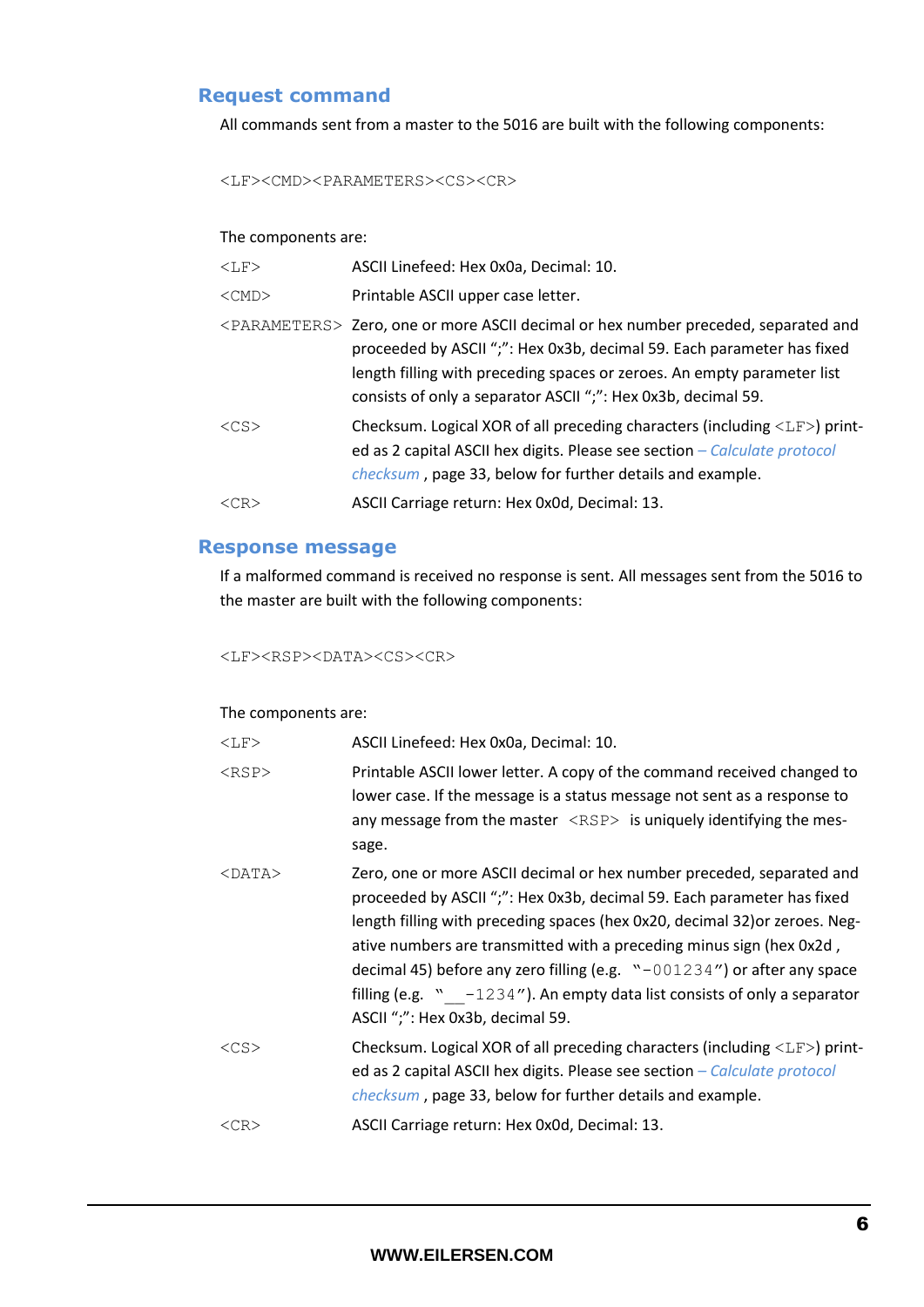## <span id="page-6-0"></span>**Command overview**

| <b>Command</b>   | <cmd></cmd>              | Parameter(s)                 | Response data             | <b>Details</b> |
|------------------|--------------------------|------------------------------|---------------------------|----------------|
|                  | <rsp></rsp>              |                              |                           | page           |
| setFilterMode    | F                        | Filter number                | <b>Filter Number</b>      | 8              |
|                  | F                        |                              |                           |                |
| getFilterMode    | G                        | None                         | <b>Filter Number</b>      | 9              |
|                  | G                        |                              |                           |                |
| setNumberOfUnits | N                        | Number of units              | Number of units set       | 10             |
|                  | Ν                        |                              | Number of units supported |                |
|                  |                          |                              | Number of units detected  |                |
| getNumberOfUnits | M                        | None                         | Number of units set       | 11             |
|                  | m                        |                              | Number of units supported |                |
|                  |                          |                              | Number of units detected  |                |
| reslnit          | j                        | $\overline{\phantom{m}}$     | Number of units set       | 11             |
|                  |                          |                              | Number of units supported |                |
|                  |                          |                              | Number of units detected  |                |
| setParameter     | $\mathsf S$              | Parameter ID                 | Parameter ID              | 12             |
|                  | S                        | Parameter value              | Parameter value           |                |
| getParameter     | P                        | Parameter ID                 | Parameter ID              | 13             |
|                  | р                        |                              | Parameter value           |                |
| trigWeighing     | $\mathsf{T}$             | Unit                         | Unit                      | 14             |
|                  | t                        | Trigger type                 |                           |                |
|                  |                          | Measuring time               |                           |                |
| resWeighing      | $\overline{\phantom{a}}$ | $\qquad \qquad -$            | Unit                      | 15             |
|                  | r                        |                              | Weighing result           |                |
| trigAnalysis     | Α                        | Trigger type                 | Trigger type              | 16             |
|                  | a                        | Trigger value                |                           |                |
|                  |                          | Time before                  |                           |                |
|                  |                          | Time after                   |                           |                |
| resAnalysis      |                          | $\overline{\phantom{a}}$     | Unit                      | 18             |
|                  | d                        |                              | <b>Status</b>             |                |
|                  |                          |                              | Index                     |                |
|                  |                          |                              | Weight value              |                |
| trigCalibration  | C                        | Unit                         | Unit                      | $20\,$         |
|                  | С                        | Measuring time               |                           |                |
| resCalibration   | $\mathsf{d}$             | $\qquad \qquad \blacksquare$ | Unit                      | 21             |
|                  |                          |                              | Weight value              |                |
| getAvgWeight     | W                        | Unit                         | Unit                      | 22             |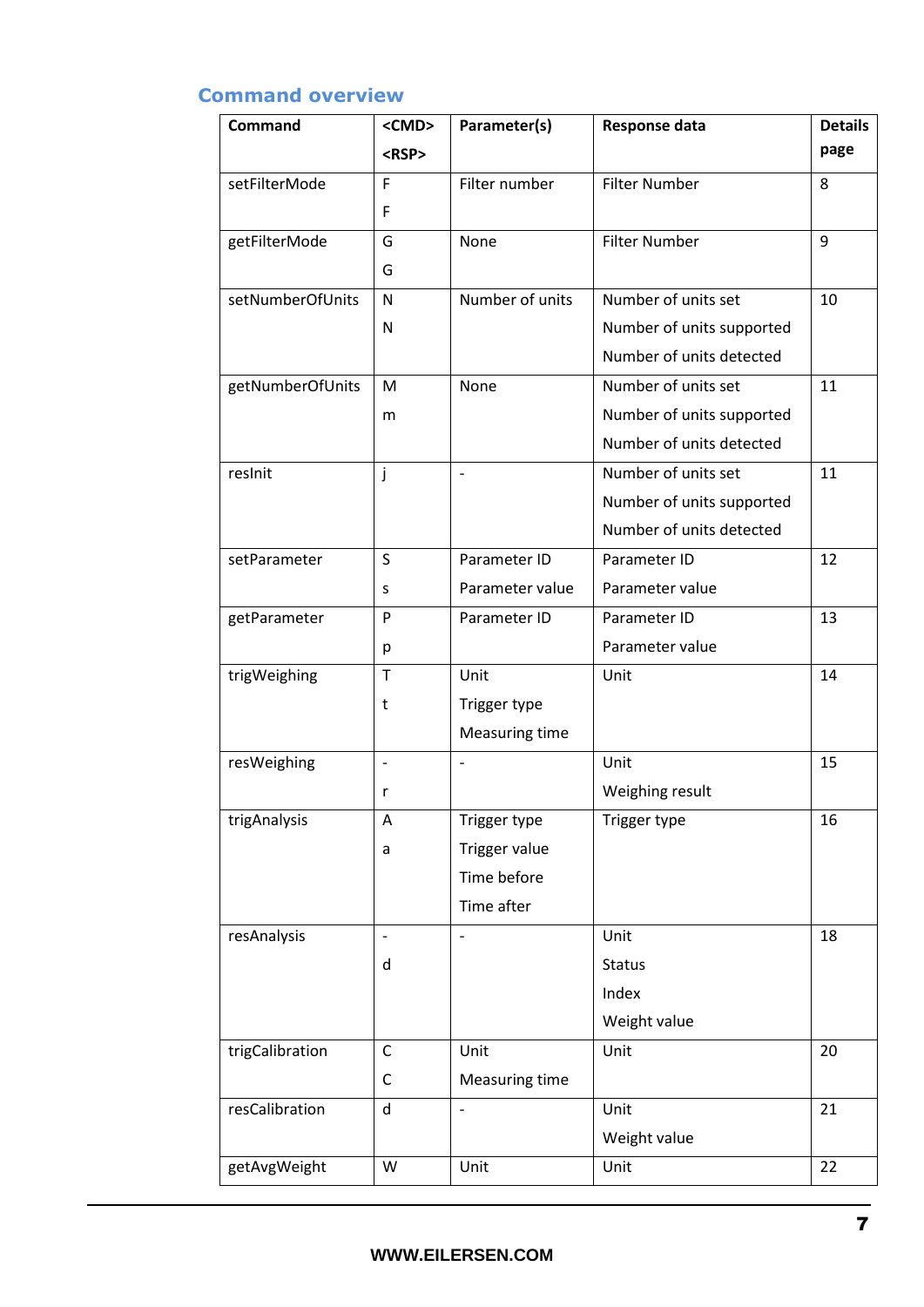|               | w |           | Average weight   |  |
|---------------|---|-----------|------------------|--|
| getStatusInfo |   | Status ID | General status   |  |
|               |   |           | <b>Status ID</b> |  |
|               |   |           | Status value     |  |

## <span id="page-7-1"></span><span id="page-7-0"></span>**Commands and responses**

### **setFilterMode**

| Command:                                     | 'F' | 0x46 hex                                                              | 70 decimal  |
|----------------------------------------------|-----|-----------------------------------------------------------------------|-------------|
| Parameter:                                   |     |                                                                       |             |
| Filter number:                               |     |                                                                       |             |
|                                              |     | 2 decimal digits (00-97/98). 00: Select no filter                     |             |
| Example:                                     |     |                                                                       |             |
| $\langle$ LF>F;12;4F <cr></cr>               |     |                                                                       |             |
| Select filter 12.                            |     |                                                                       |             |
| $\langle$ LF>F;00;4C $<$ CR>                 |     |                                                                       |             |
| Select no filter. Previous filter cancelled. |     |                                                                       |             |
| Response:                                    | ʻf  | 0x66 hex                                                              | 102 decimal |
| Response data:                               |     |                                                                       |             |
| Filter number set:                           |     |                                                                       |             |
|                                              |     | 2 decimal digits (00-97/88, 99). 99: Illegal filter number requested. |             |
| Examples:                                    |     |                                                                       |             |
| $\langle$ LF>f;12;6F $<$ CR>                 |     |                                                                       |             |

Filter 12 selected.

<LF>f;00;6C<CR>

No filter selected.

<LF>f;99;6C<CR>

Illegal filter requested. Filter selection not changed.

#### Usage:

This message is used to switch between a number of preconfigured filters or no filter at all. Please observed that filter number 98 is not a built-in but is reserved for special purposes and should NOT be used for normal operation of the system.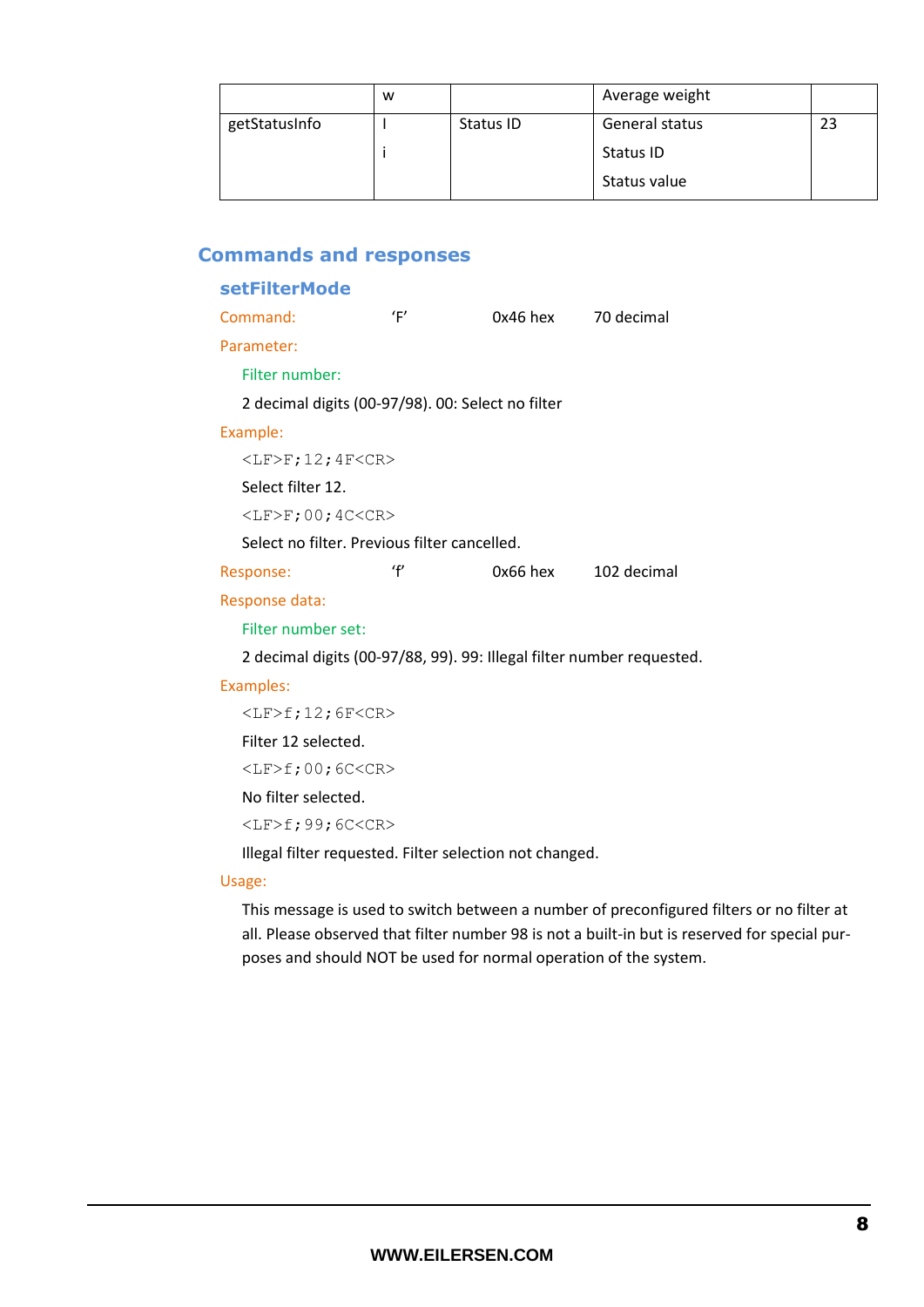## <span id="page-8-0"></span>**getFilterMode**

| Command:                           | 'G' | 0x47 hex                                     | 71 decimal  |
|------------------------------------|-----|----------------------------------------------|-------------|
| Parameters:                        |     |                                              |             |
| None                               |     |                                              |             |
| <b>ASCII example:</b>              |     |                                              |             |
| $<$ LF>G; 76 <cr></cr>             |     |                                              |             |
| Embedded example:                  |     |                                              |             |
|                                    |     | 0x02 0x06 0x0a 0x47 0x3b 0x37 0x36 0x0d 0x7e |             |
|                                    |     |                                              |             |
| Response:                          | 'g' | 0x67 hex                                     | 103 decimal |
| Response data:                     |     |                                              |             |
| Filter number set:                 |     |                                              |             |
| 2 decimal digits (00-97/98).       |     |                                              |             |
| <b>ASCII Examples:</b>             |     |                                              |             |
| $\langle$ LF>g;12;6E $\langle$ CR> |     |                                              |             |

<LF>g;00;6D<CR>

No filter is currently used.

#### EmbeddedeExample:

0x02 0x09 0x0a 0x67 0x3b 0x39 0x38 0x3b 0x36 0x43 0x0d 0x1f Special filter no 98 is currently selected.

#### Usage:

This message is used to inquire which of the preconfigured filters is currently selected. Please observed that filter number 98 is not a built-in but is reserved for special purposes and should NOT be used for normal operation of the system.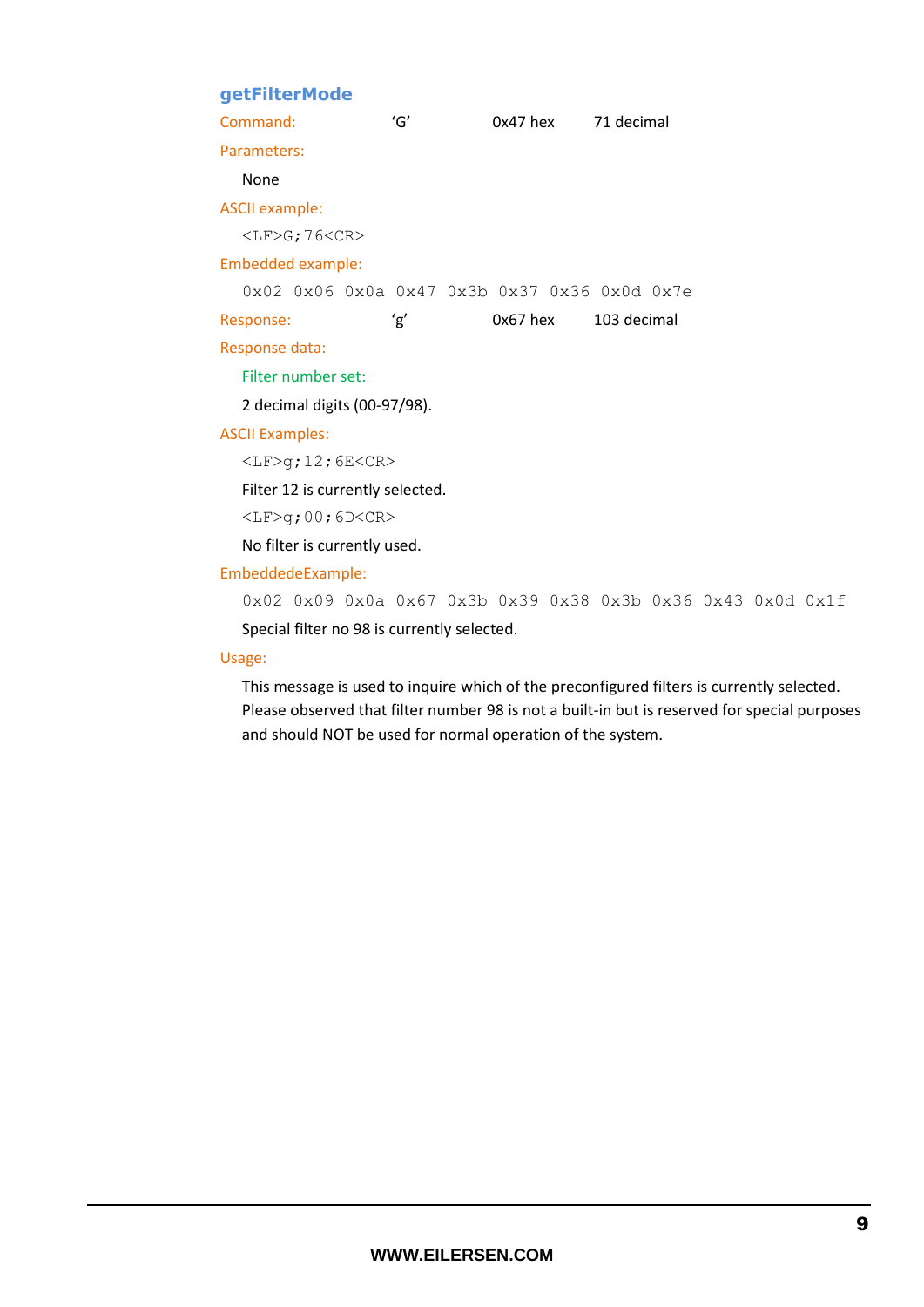## <span id="page-9-0"></span>**setNumberOfUnits**

| Command:                     | 'Nʻ | 0x4e hex | 78 decimal  |  |  |
|------------------------------|-----|----------|-------------|--|--|
| Parameter:                   |     |          |             |  |  |
| Number of units:             |     |          |             |  |  |
| 2 decimal digits (08 or 16). |     |          |             |  |  |
| Examples:                    |     |          |             |  |  |
| $\langle$ LF>N;08;4C $<$ CR> |     |          |             |  |  |
| Select 8 units.              |     |          |             |  |  |
| $<$ LF>N; 16; 43 <cr></cr>   |     |          |             |  |  |
| Select 16 units.             |     |          |             |  |  |
| Response:                    | 'n' | 0x6e hex | 110 decimal |  |  |

#### Response data:

Number of units set:

2 decimal digits (00. 08 or 16), 00: Illegal number of units requested.

Number of units supported:

2 decimal digits (00. 08 or 16), 00: Number of units/units supported not yet detected.

### Number of units detected:

2 decimal digits (00-16).

#### Examples:

```
<LF>n;08;16;08;63<CR>
```
8 units selected, 16 units supported; 8 units detected.

<LF>n;00;16;16;64<CR>

Illegal number of units requested. Set number of units not changed. 16 units supported. 16 units detected.

#### Usage:

This message is used to set the total number of units that the weighing module must be able to measure on. If the weighing module is equipped with more units, then it must simply disable/skip these. If the number of detected units does not match the expected number an error condition must be indicated.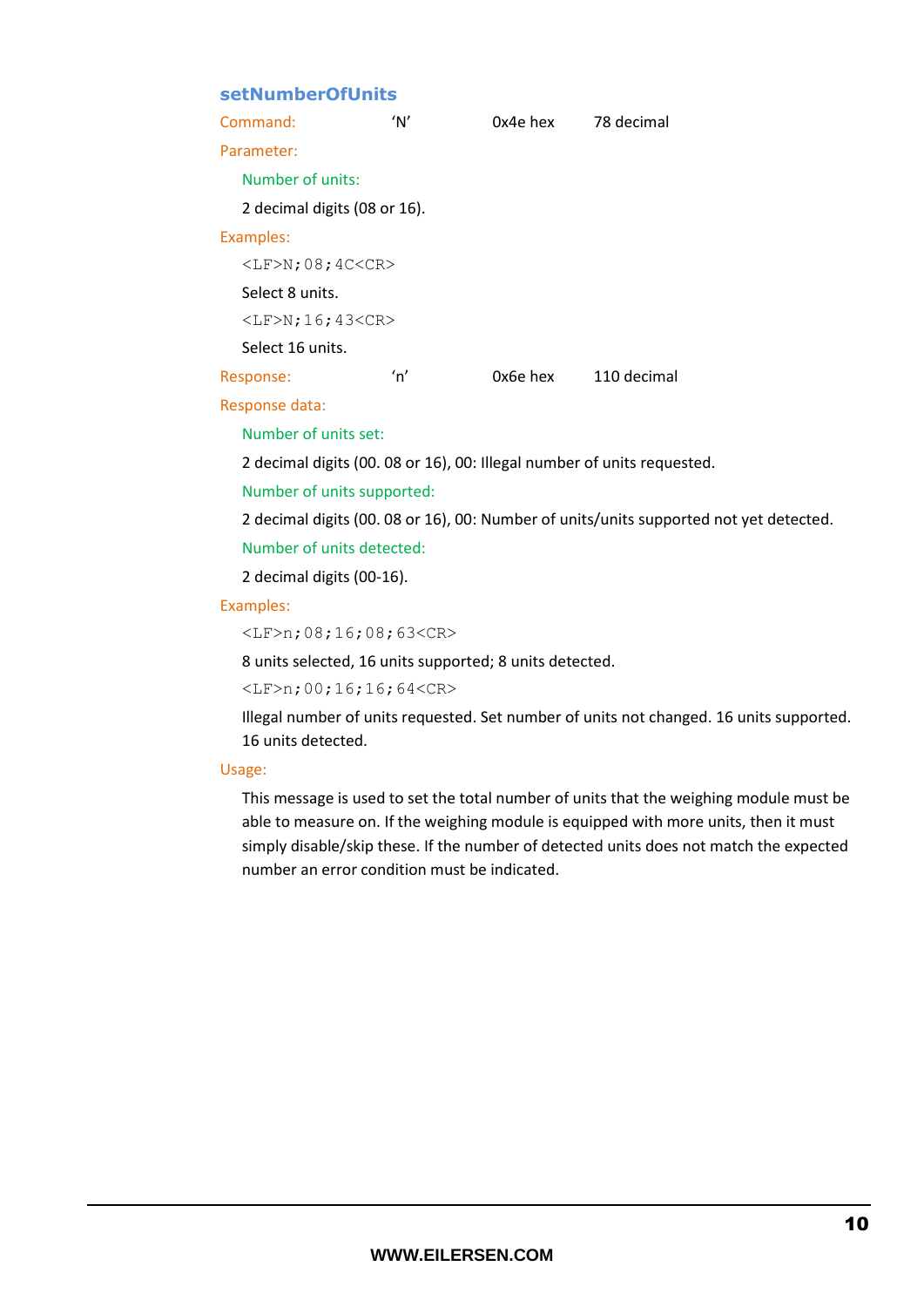### <span id="page-10-0"></span>**getNumberOfUnits**

| Command:                         | 'M' | 0x4d hex | 77 decimal                                                                            |  |
|----------------------------------|-----|----------|---------------------------------------------------------------------------------------|--|
| Parameters:                      |     |          |                                                                                       |  |
| None                             |     |          |                                                                                       |  |
| Example:                         |     |          |                                                                                       |  |
| $\langle$ LF>M; 7C $\langle$ CR> |     |          |                                                                                       |  |
| Response:                        | 'm' | 0x6d hex | 109 decimal                                                                           |  |
| Response data:                   |     |          |                                                                                       |  |
| Number of units set:             |     |          |                                                                                       |  |
| 2 decimal digits (08 or 16).     |     |          |                                                                                       |  |
| Number of units supported:       |     |          |                                                                                       |  |
|                                  |     |          | 2 decimal digits (00.08 or 16), 00: Number of units/units supported not yet detected. |  |
| Number of units detected:        |     |          |                                                                                       |  |
|                                  |     |          |                                                                                       |  |

2 decimal digits (00-16).

#### Examples:

<LF>m;08;16;08;60<CR>

8 units selected. 16 units supported. 8 units detected.

<LF>m;08;00;00;6F<CR>

8 units selected. Number of unit/supported units not yet detected.

#### Usage:

This message is used to inquire the total number of units that the weighing module must be able to measure on and the number of detected units.. If the number of detected unit does not match the expected number an error condition must be indicated.

#### <span id="page-10-1"></span>**resInit**

| 0x6a hex | 109 decimal |
|----------|-------------|
|          |             |

Response data:

Number of units set:

2 decimal digits (08 or 16).

Number of units supported:

2 decimal digits (00. 08 or 16), 00: Number of units/units supported not yet detected.

Number of units detected:

2 decimal digits (00-16).

#### Examples:

<LF>j;08;16;08;67<CR>

8 units selected. 16 units supported. 8 units detected.

<LF>j;08;00;00;68<CR>

8 units selected. Number of unit/supported units not yet detected.

#### Usage:

This message is sent to inform the master that the systems is ready after reset.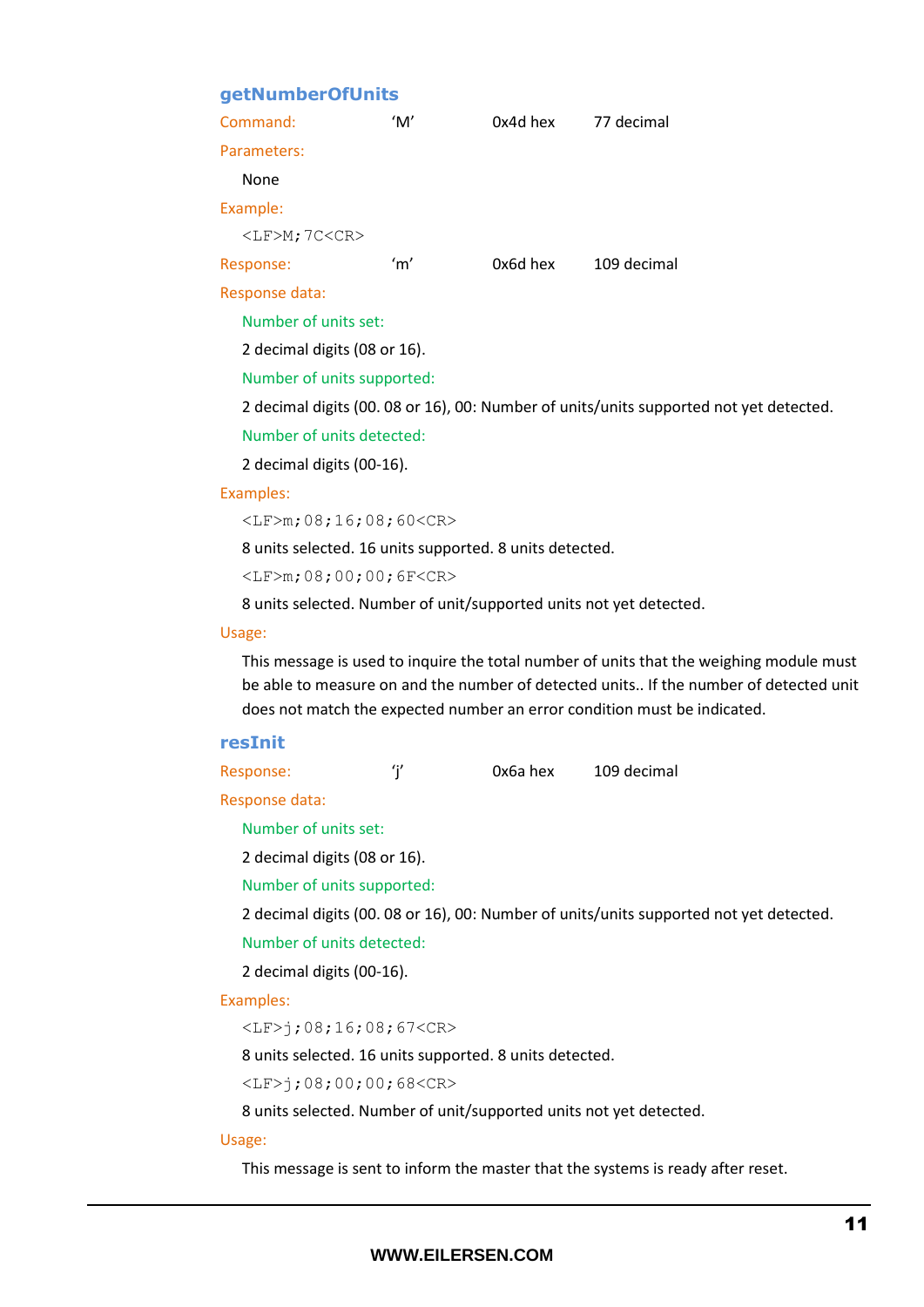### <span id="page-11-0"></span>**setParameter**

| Command: | $\epsilon$ | $0x53$ hex | 83 decimal |
|----------|------------|------------|------------|
|          |            |            |            |

Parameters:

#### Parameter ID:

3 decimal digits (101-999). Please see section *[Parameter overview](#page-23-0)*, page [23,](#page-22-1) below for further details on valid parameters and their usage.

#### Parameter value:

10 decimal digits signed number (-999999999-9999999999).

#### Example:

```
<LF>S;101;0000000400;56<CR>
```
Set parameter 101 to a new value of 400.

Response: 's' 0x73 hex 115 decimal

### Response data:

#### Parameter ID:

3 decimal digits (001, 002, 003, 009 or101-999). 001: Invalid parameter number, 002: Parameter value too small, 003: parameter value too big, 009: Parameter value invalid.

#### Parameter value set:

10 decimal digits (-999999999-9999999999). PLEASE NOTICE that this value may differ slightly from value requested due to rounding or resolution.

#### Examples:

<LF>s;101;0000000400;76<CR>

Parameter 101 now set to a new value of 400.

<LF>s;001;0000000000;73<CR>

Invalid parameter number set. No parameter values are changed.

<LF>s;009;0000000000;7B<CR>

Invalid parameter value requested. Parameter value is not changed.

#### Usage:

This message is used to set any parameter to the desired value. Please see section *[Param](#page-23-0)[eter overview](#page-23-0)*, page [23,](#page-22-1) below for further details on valid parameters and their usage.

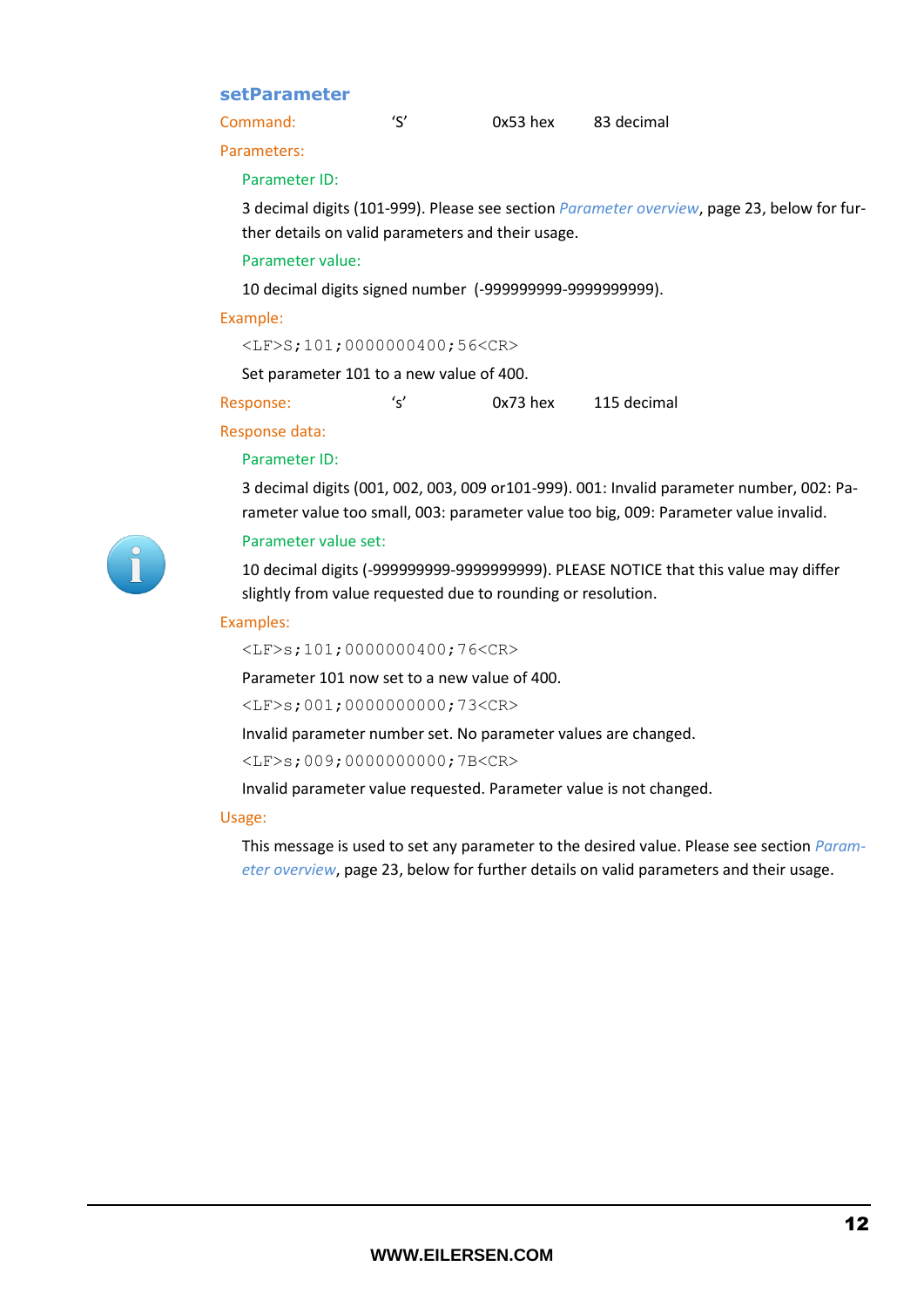## <span id="page-12-0"></span>**getParameter**

| $0x50$ hex | 80 decimal |
|------------|------------|
|            |            |

Parameter:

#### Parameter ID:

3 decimal digits (101-999). Please see section *[Parameter overview](#page-23-0)*, page [23,](#page-22-1) below for further details on valid parameters and their usage.

#### Example:

 $<$ LF>P;101;6A $<$ CR>

Request parameter 101 value.

| Response: | $\sim$ | $0x70$ hex | 112 decimal |
|-----------|--------|------------|-------------|
|-----------|--------|------------|-------------|

Response data:

#### Parameter ID:

3 decimal digits (001 or101-999). 001: Invalid parameter number.

Parameter value:

10 decimal digits (-999999999-9999999999).

#### Examples:

<LF>p;101;0000000400;75<CR>

Parameter 101 value is 400.

<LF>p;001;0000000099;70<CR>

Invalid parameter number requested.

#### Usage:

This message is used to read any parameter value. Please see section *[Parameter overview](#page-23-0)*, page [23,](#page-22-1) below for further details on valid parameters and their usage.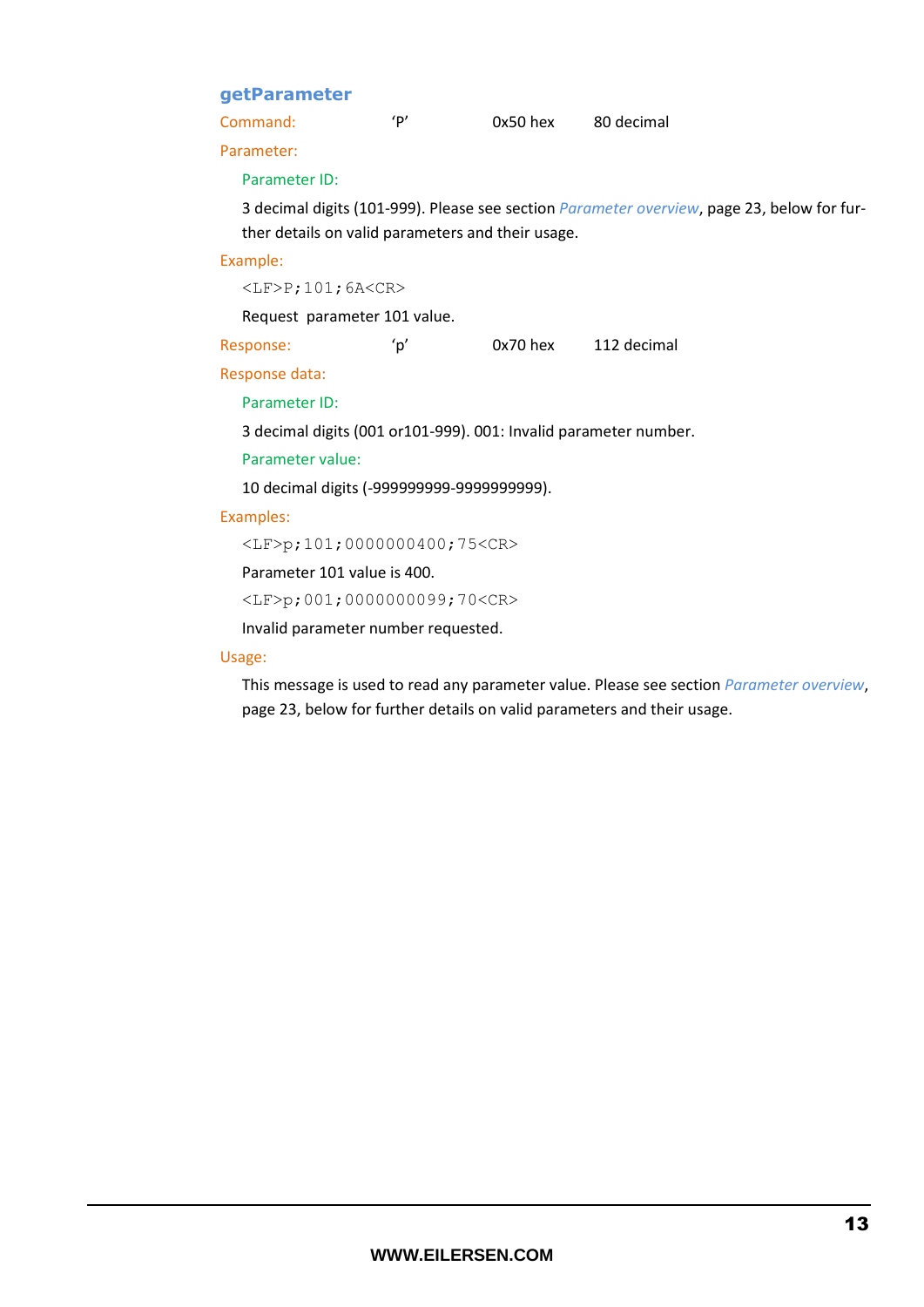## **trigWeighing**

<span id="page-13-0"></span>

| u iyu ciginiiy                       |                                     |                                                               |                                                                         |  |
|--------------------------------------|-------------------------------------|---------------------------------------------------------------|-------------------------------------------------------------------------|--|
| Command:                             | 'Τ'                                 | 0x54 hex                                                      | 84 decimal                                                              |  |
| Parameters:                          |                                     |                                                               |                                                                         |  |
| Unit to trig:                        |                                     |                                                               |                                                                         |  |
| 2 decimal digits (01-16).            |                                     |                                                               |                                                                         |  |
| Type:                                |                                     |                                                               |                                                                         |  |
| 1 decimal digit (1-2).               |                                     |                                                               |                                                                         |  |
|                                      | Measuring time in milliseconds:     |                                                               |                                                                         |  |
| 4 decimal digits (0002-9999).        |                                     |                                                               |                                                                         |  |
| Example:                             |                                     |                                                               |                                                                         |  |
|                                      | $<$ LF>T; 05; 1; 0300; 69 <cr></cr> |                                                               |                                                                         |  |
|                                      |                                     | Trig weighing on unit 5 as type 1 with 300 ms measuring time. |                                                                         |  |
| Response:                            | ʻť                                  | 0x74 hex                                                      | 116 decimal                                                             |  |
| Response data:                       |                                     |                                                               |                                                                         |  |
| Unit trigged:                        |                                     |                                                               |                                                                         |  |
|                                      |                                     |                                                               | 2 decimal digits (00-16), 00: Invalid unit or measuring time requested. |  |
| Examples:                            |                                     |                                                               |                                                                         |  |
| $\langle$ LF>t; 05; 7B $\langle$ CR> |                                     |                                                               |                                                                         |  |
| Unit 5 trigged for weighing.         |                                     |                                                               |                                                                         |  |
| $\langle$ LF>t; 00; 7E <cr></cr>     |                                     |                                                               |                                                                         |  |

Invalid unit or measuring time requested. No weighing trigged.

#### Usage:

This message is used to trig a weighing starting when the trigger is received. When the measuring time has elapsed a *resWeighing* telegram is sent. The type is only for informational purposes. It is returned in a *resAnalysis* or *dataAnalysis* telegram if a weighing is trigged during analysis.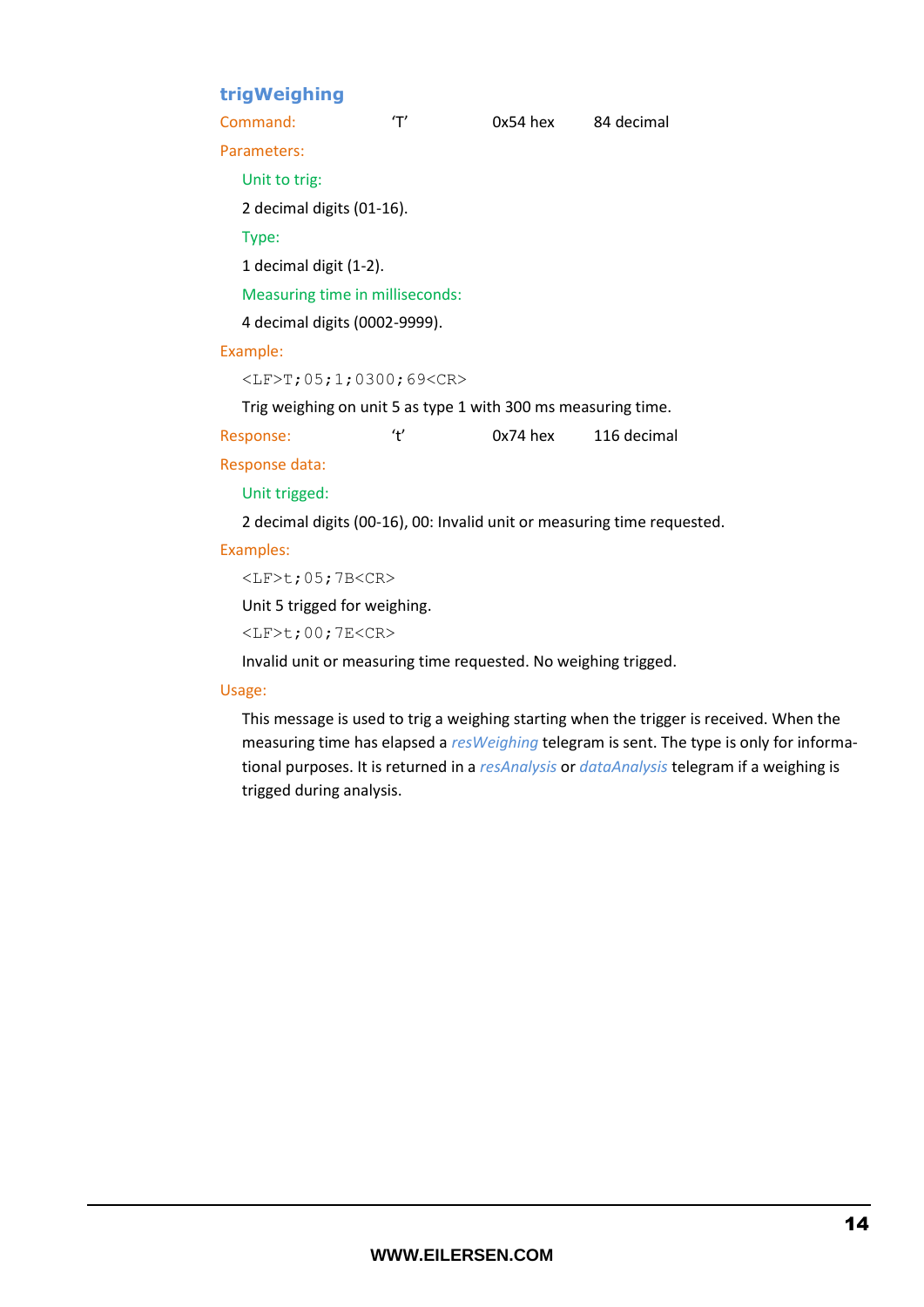## <span id="page-14-0"></span>**resWeighing**

Response: 'r' 0x72 hex 114 decimal

Response data:

Unit that has completed a weighing:

2 decimal digits (01-16).

Weighing result:

10 digit signed decimal number. Resolution is internal loadcell resolution. 9999999999: Error during weighing. No valid result available.

#### Examples:

<LF>r;13;0000027376;46<CR>

Unit 13 weighing has completed with a result of 27376.

<LF>r;07;-000009257;50<CR>

Unit 7 weighing has completed with a result of -9257.

<LF>r;03;9999999999;40<CR>

Unit 3 weighing has completed with an error, no valid result.

#### Usage:

This message is sent when a previous trigged weighing has finished, when the measuring time has elapsed.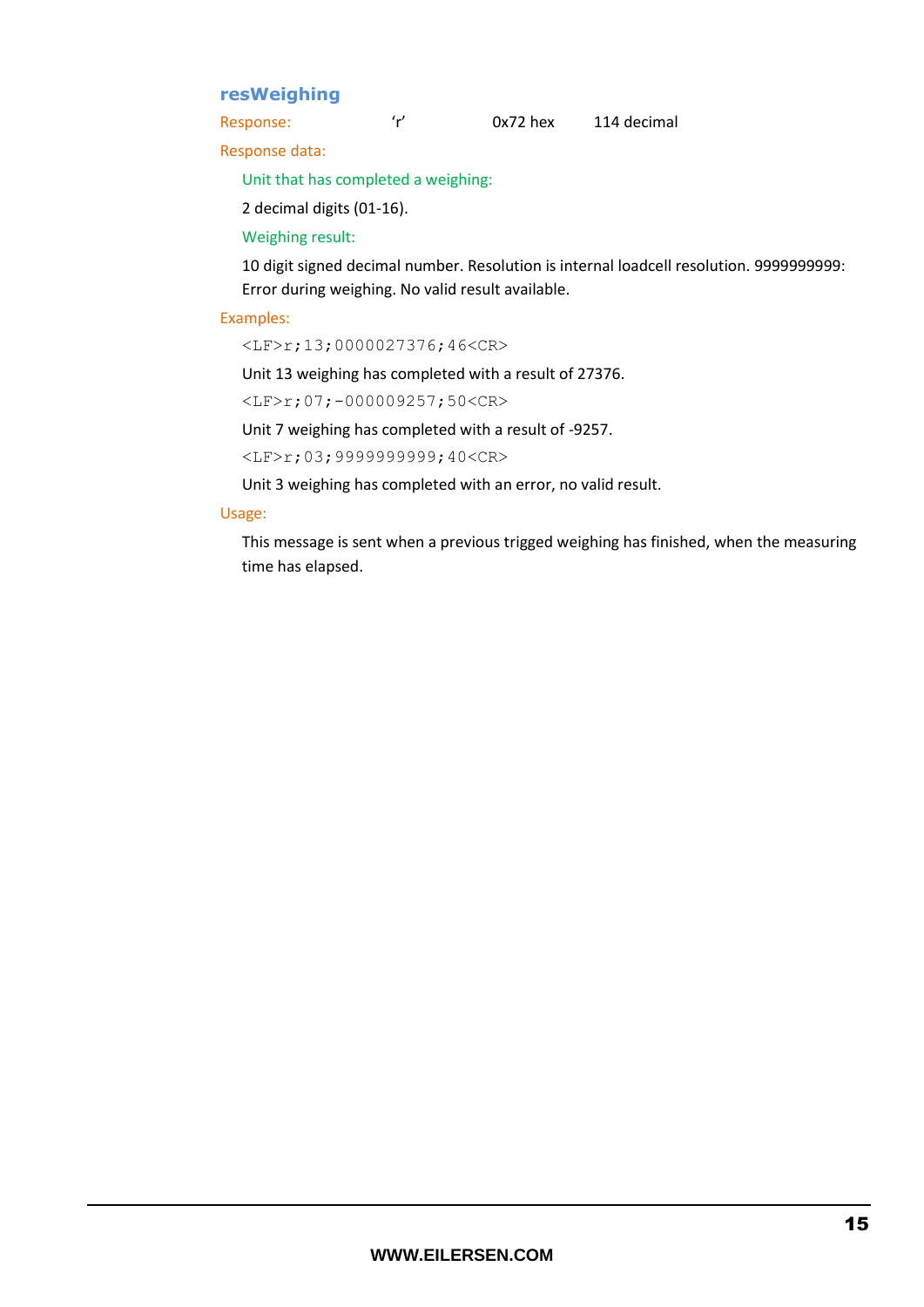## <span id="page-15-0"></span>**trigAnalysis**

Parameters:

#### Trigger type:

1 decimal digit (0-3; 6-8):

0: Cancel analysis:

Cancel any on-going analysis. If no analysis is started the command is ignored. This can be done before or after the analysis is actually trigged.

- 1: Trig on weight: Transmit resAnalysis telegrams when trigged.
- 6: Trig on weight: Transmit dataAnalysis telegrams when trigged.

An analysis is trigged on the first unit where the internal loadcell value raises with the *Trigger value* parameter.

- 2: Trig on trigger: Transmit resAnalysis telegrams when trigged.
- 7: Trig on trigger: Transmit dataAnalysis telegrams when trigged.

An analysis is trigged on the unit number in the *Trigger value* parameter when a trigWeighing is received.

- 3: Trig instantly: Transmit resAnalysis telegrams.
- 8: Trig instantly: Transmit dataAnalysis telegrams.

An analysis is trigged on the unit number in the *Trigger value* parameter instantly.

Other values are invalid.

#### Trigger value:

8 decimal digits. When trig on weight is selected, this is the raise in the internal loadcell value needed to trig an analysis. When trig on trigger or trig instantly is selected, this is the unit to trig an analysis for.

#### Time before:

4 decimal digits (0000-2500). Time in milliseconds. The analysis contains data from this time before the analysis is trigged.

#### Time after:

4 decimal digits (0000-9999). Time in milliseconds. The analysis contains data from this time after the analysis is trigged. Please notice the sum of *Time before* and the *Time After* parameters must not exceed 10000.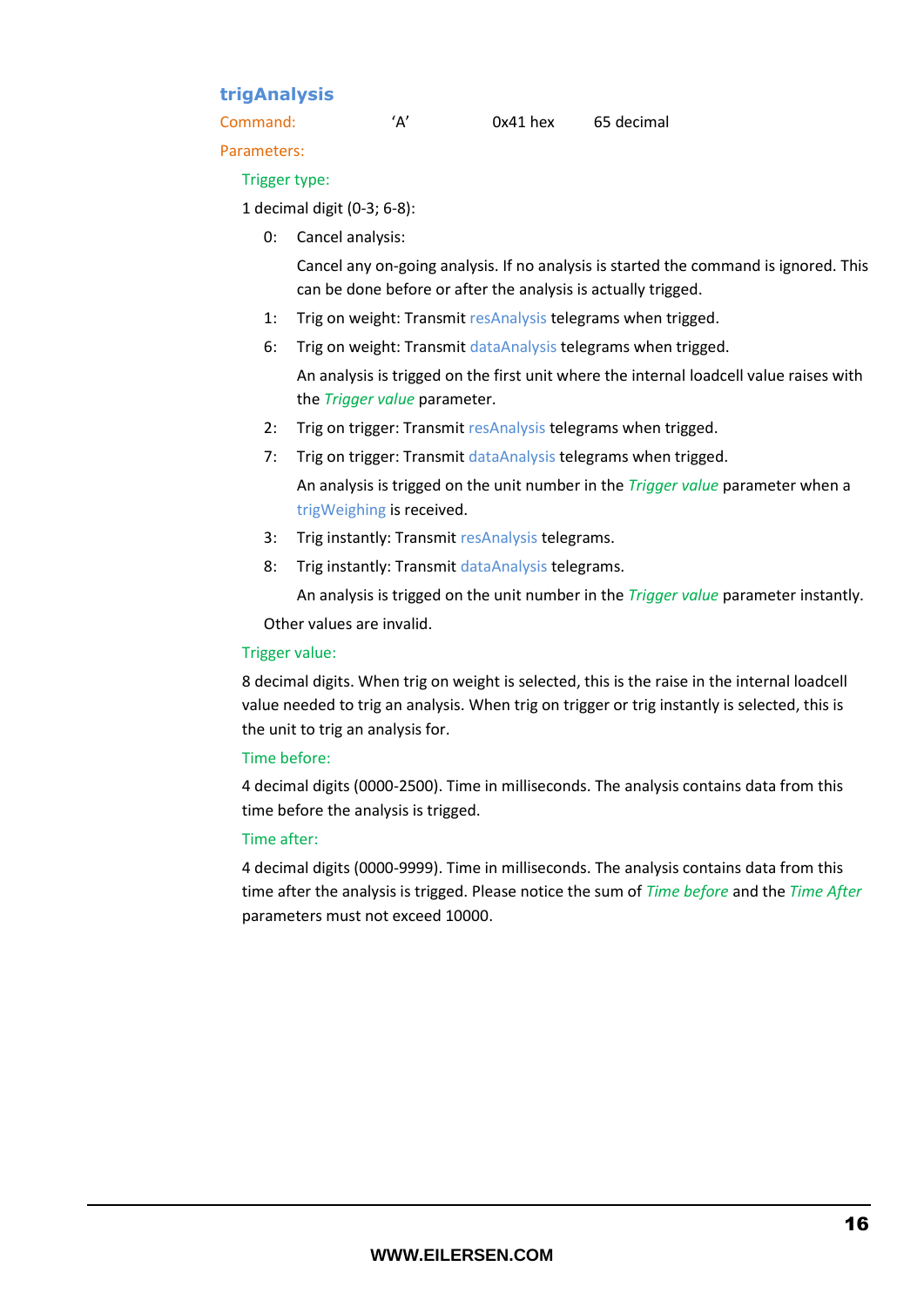#### Examples:

<LF>A;0;00000000;0000;0000;40<CR>

Cancel on-going analysis, if any.

<LF>A;1;00010000;1000;8000;49<CR>

Trig an analysis on the first unit where the internal loadcell values raises 10000. Send data from 1000 ms before and 8000 ms after the trigger point.

<LF>A;2;00000012;0000;5000;44<CR>

Trig an analysis on unit when a trigWeighing is received on unit 12. Send data from the trigger point and 5000 after.

<LF>A;3;00000003;1000;9000;48<CR>

Trig an analysis now on unit 3. Send data 1000 ms old and 9000 ms from now.

Response: 'a' 0x61 hex 97 decimal

Response data:

Trigger type set:

1 decimal digit (0-3, 9): 0: Any ongoing analysis cancelled. 1: Trig on weight analysis started. 2: Trig on trigger analysis started. 9: Invalid trigger type or value requested.

#### Examples:

```
<LF>a;2;59<CR>
```
Analysis on trigger started.

 $<$ LF $>a$ ; 9; 52 $<$ CR $>$ 

Invalid trigger or measuring time requested. No weighing trigged.

#### Usage:

This message is used to start an analysis. The analysis is trigged a resAnalysis telegram is sent for every loadcell sample (sample time 2 ms) in the time interval requested. Alternatively a number of dataAnalysis telegrams are sent, each containing data for 16 loadcell samples. As the interval may start before the trigger point and the transmission time of the resAnalysis or the dataAnalysis telegrams may be longer than the sample time then transmission of resAnalysis or the dataAnalysis telegrams may end some time after the analysis has actually ended.

**Please** also notice that only **ONE** analysis can run at a time.

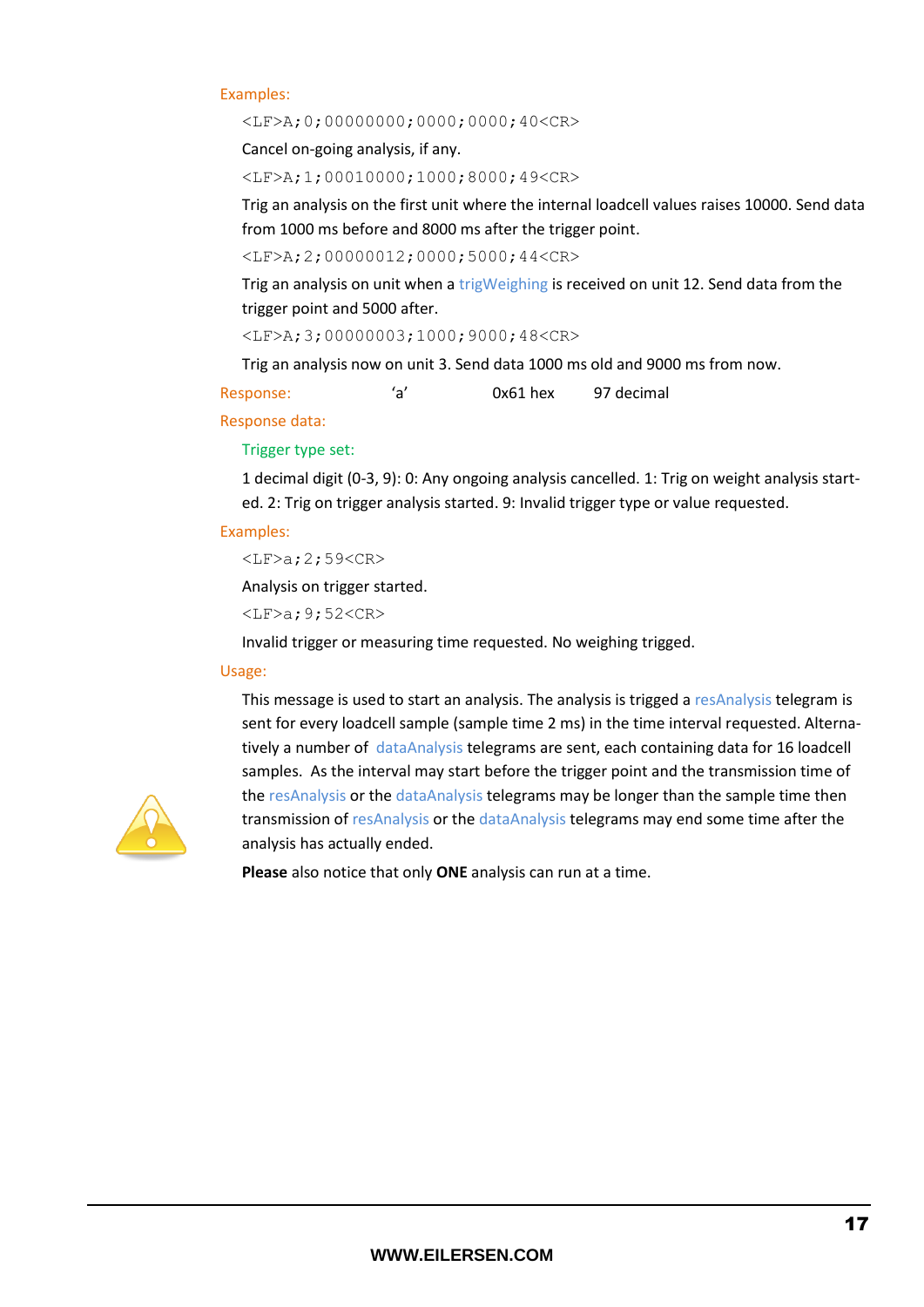### <span id="page-17-0"></span>**resAnalysis**

Response: 'b' 0x62 hex 98 decimal

Response data:

Unit:

2 decimal digits (01-16). Unit triggered for analysis.

#### Status:

1 capital hex digit (1-F):

Hex representation of a 4 bit binary value:

Bit 0: Weighing of type 1running, a *trigWeighing* is received with type 1 and the measuring time has not yet elapsed.

Bit 1: Weighing of type 2running, a *trigWeighing* is received with type 2 and the measuring time has not yet elapsed.

Bit 3: Error during this sample.

Index:

4 decimal digits (0001-5000). First telegram in analysis has index 0001, index incremented for every telegram.

#### Weight value:

10 digit signed decimal number. Resolution is internal loadcell resolution. 9999999999: Error during this sample.

#### Examples:

<LF>b;13;0;0001;0000012876;46<CR>

Unit 13 first sample, no weighing triggered, internal loadcell value is 12876.

<LF>b;07;1;0876;-000316423;70<CR>

Unit 7 sample 876, weighing triggered, internal loadcell value is -316423.

<LF>b;03;8;0122;9999999999;69<CR>

Unit 3 sample 122. Error no valid loadcell value calculated.

#### Usage:

A number of these messages can be sent when an analysis is trigged.

#### <span id="page-17-1"></span>**dataAnalysis**

The dataAnalysis telegram is a full binary telegram with no embedded ASCII and is built with the following components

<ID><UNIT><NO><IX><SEC00><SEC01> … <SEC15>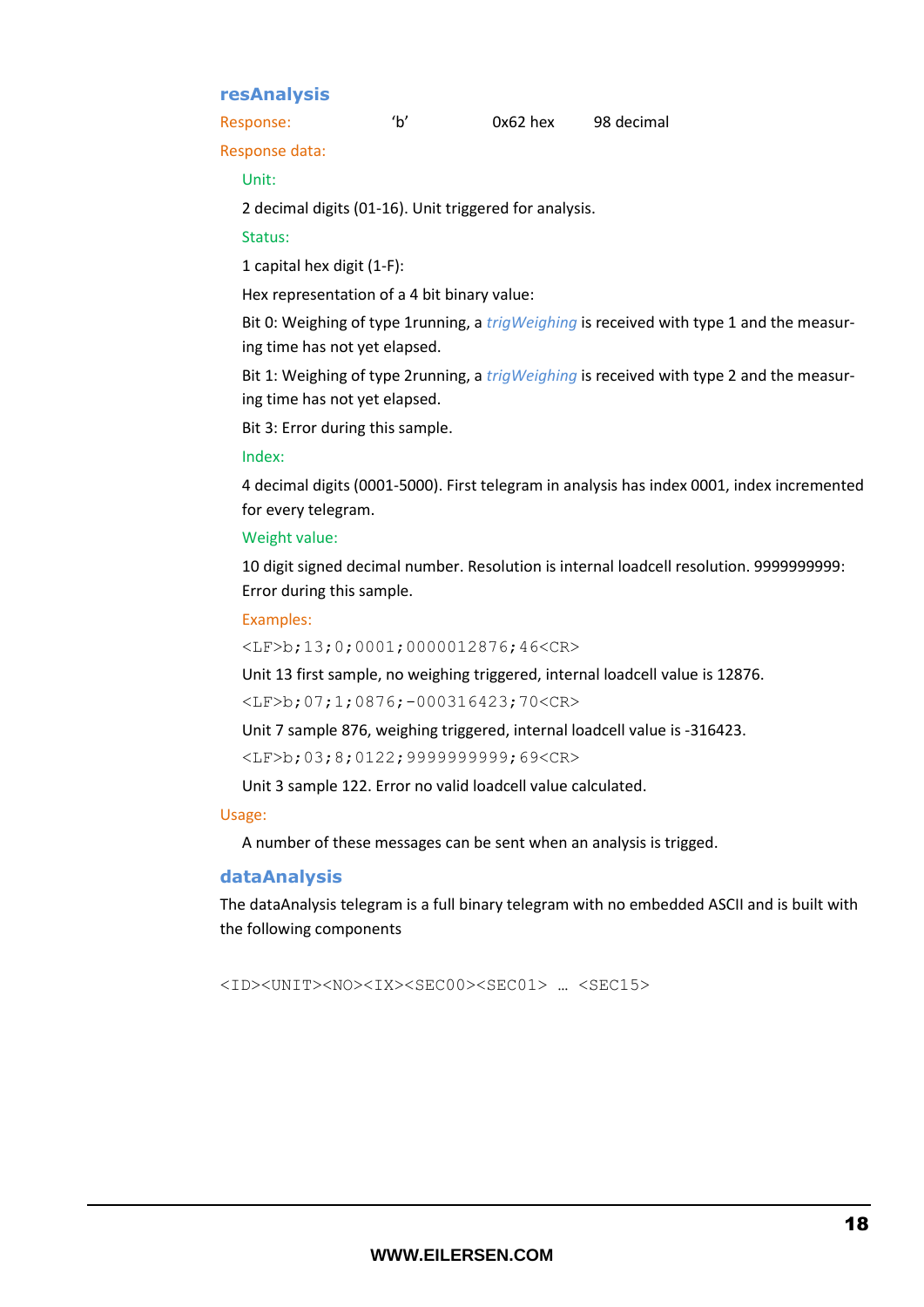#### The components are:

| <id></id>     | 1 byte: ASCII 'D': Hex 0x44, Decimal: 68.                                                                                                                                                                                                                                                                                |
|---------------|--------------------------------------------------------------------------------------------------------------------------------------------------------------------------------------------------------------------------------------------------------------------------------------------------------------------------|
| $<$ UNIT $>$  | 1 byte: Binary 8 bit number in the range 1-16. Unit triggered for analysis.                                                                                                                                                                                                                                              |
| $<$ NO $>$    | 1 byte: Binary 8 bit number in the range 1-16. Indicating the number of<br>valid sections. Normal when an analysis is trigged all but the last telegram<br>will have this value set to 16, in the last telegram the number may be<br>smaller to indicate that only some of the sections contains valid analysis<br>data. |
| $<$ IX $>$    | 2 bytes: Binary 16 bit number (LSB first) in the range 0001-5000. First tel-<br>egram in analysis has index 0001, index incremented with 16 for every<br>telegram with 16 valid sections. The number will the always be the index<br>of the first section in the telegram.                                               |
| $<$ SEC00-15> | 4 bytes per section totaling to 64 bytes: The first byte in each section is a<br>status indicator:                                                                                                                                                                                                                       |
|               | Bit 0: Weighing of type 1running, a trigWeighing is received with<br>type 1 and the measuring time has not yet elapsed.                                                                                                                                                                                                  |
|               | Bit 1: Weighing of type 2running, a <i>trigWeighing</i> is received with<br>type 2 and the measuring time has not yet elapsed.                                                                                                                                                                                           |
|               | Bit 3: Error during this sample.                                                                                                                                                                                                                                                                                         |
|               | The 3 last bytes of each section is the weight in internal resolution, LSB<br>first. Please notice that this might be a negative number (2-complement),<br>and sign must be converted correctly when copying to a 4 byte variable                                                                                        |
| Example (TBD) |                                                                                                                                                                                                                                                                                                                          |

## Usage:

A number of these messages can be are sent when an analysis is trigged.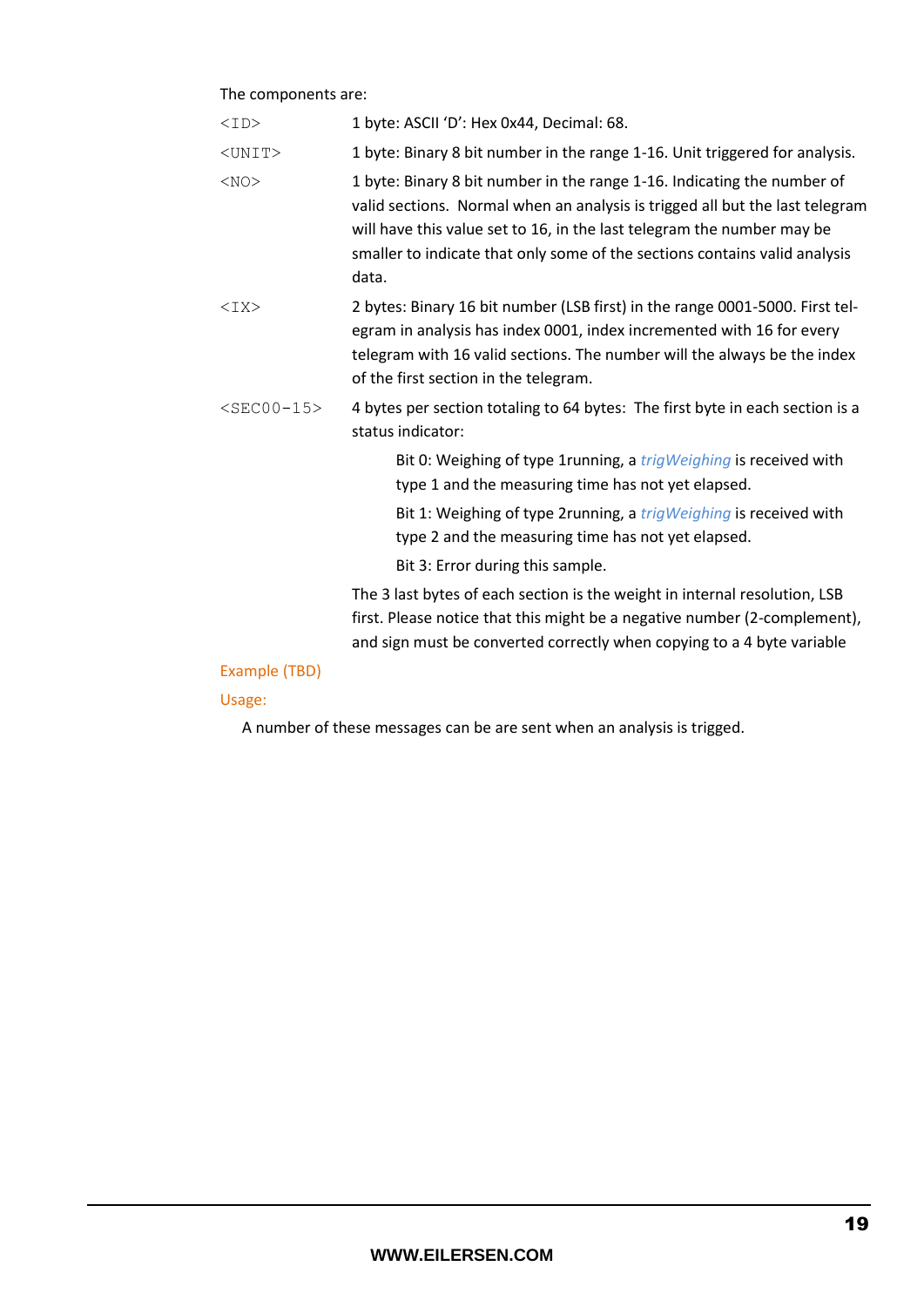## <span id="page-19-0"></span>**trigCalibration**

Command: 'C' 0x43 hex 67 decimal

Parameters:

Unit to calibrate:

2 decimal digits (01-16). More units can be calibrating simultaneously.

Measuring time in milliseconds:

4 decimal digits (0002-9999).

#### Example:

<LF>C;05;0500;72<CR>

Calibrate on unit 5 with 500 ms measuring time.

Response: 'c' 0x63 hex 99 decimal

Response data:

Unit calibrating:

2 decimal digits (00-16), 00: Invalid unit or measuring time requested.

#### Examples:

 $\langle$ LF>c;07;6E $\langle$ CR>

Unit 7 calibrating.

<LF>c;00;69<CR>

Invalid unit or measuring time requested. No calibration started.

#### Usage:

This message is used to trig a calibration starting when the reading is steady (timeout 10 seconds). When the measuring time has elapsed a *resCalibration* telegram is sent.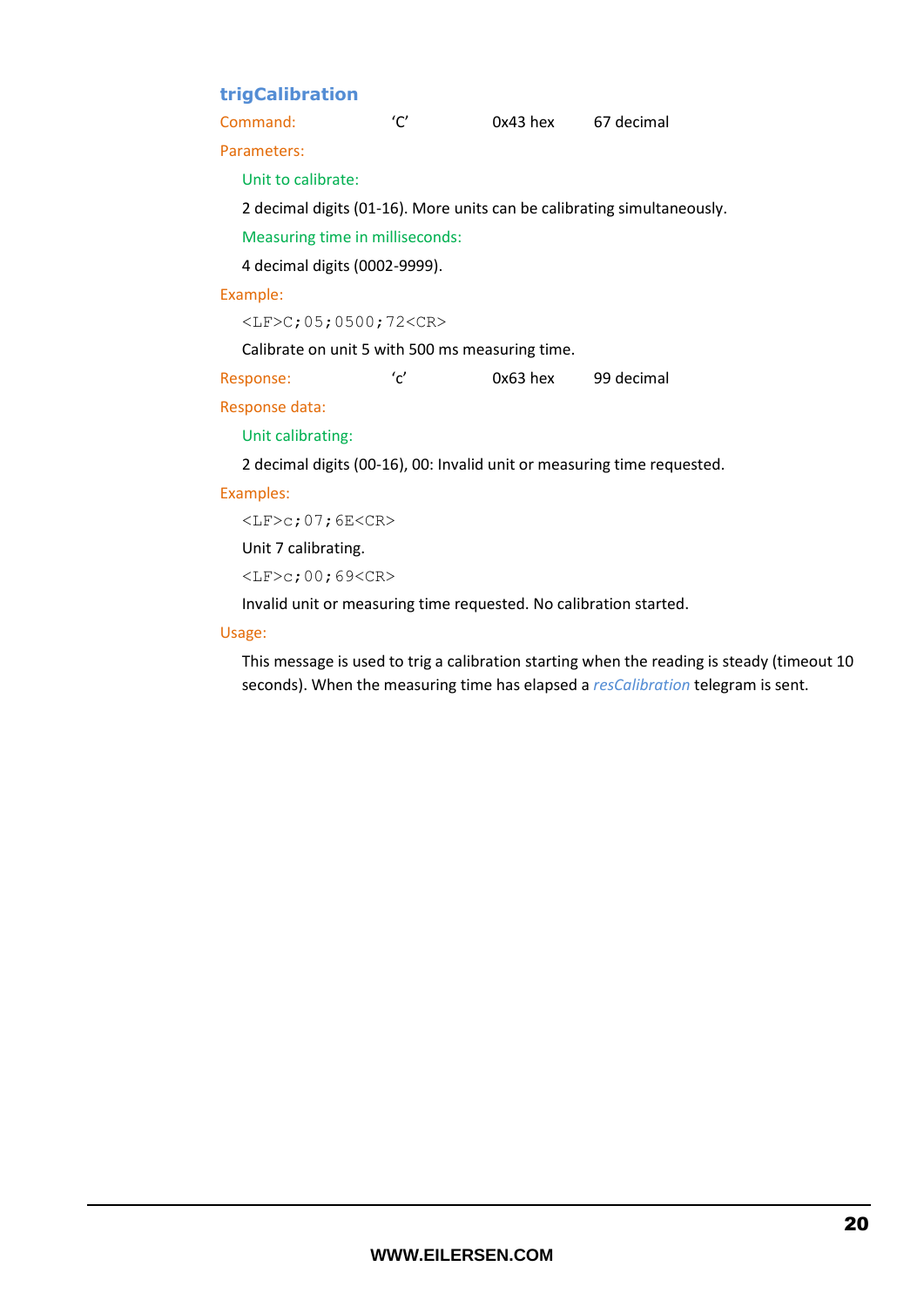## <span id="page-20-0"></span>**resCalibration**

Response: 'd' 0x64 hex 100 decimal

Response data:

Unit that has completed a calibration:

2 decimal digits (01-16)

Calibration result:

10 digit signed decimal number. Resolution is internal loadcell resolution. 9999999999: Error during calibration or timeout. No valid result available.

#### Examples:

<LF>d;13;0000027376;50<CR>

Unit 13 Calibration has completed with a result of 27376.

 $<$ LF>d;07;-000009257;46 $<$ CR>

Unit 7 calibration has completed with a result of -9257.

<LF>d;03;9999999999;56<CR>

Unit 3 weighing has completed with e.g. a timeout, no valid result.

#### Usage:

This message is sent when a calibration has finished, when the measuring time has elapsed or after a 10 second timeout.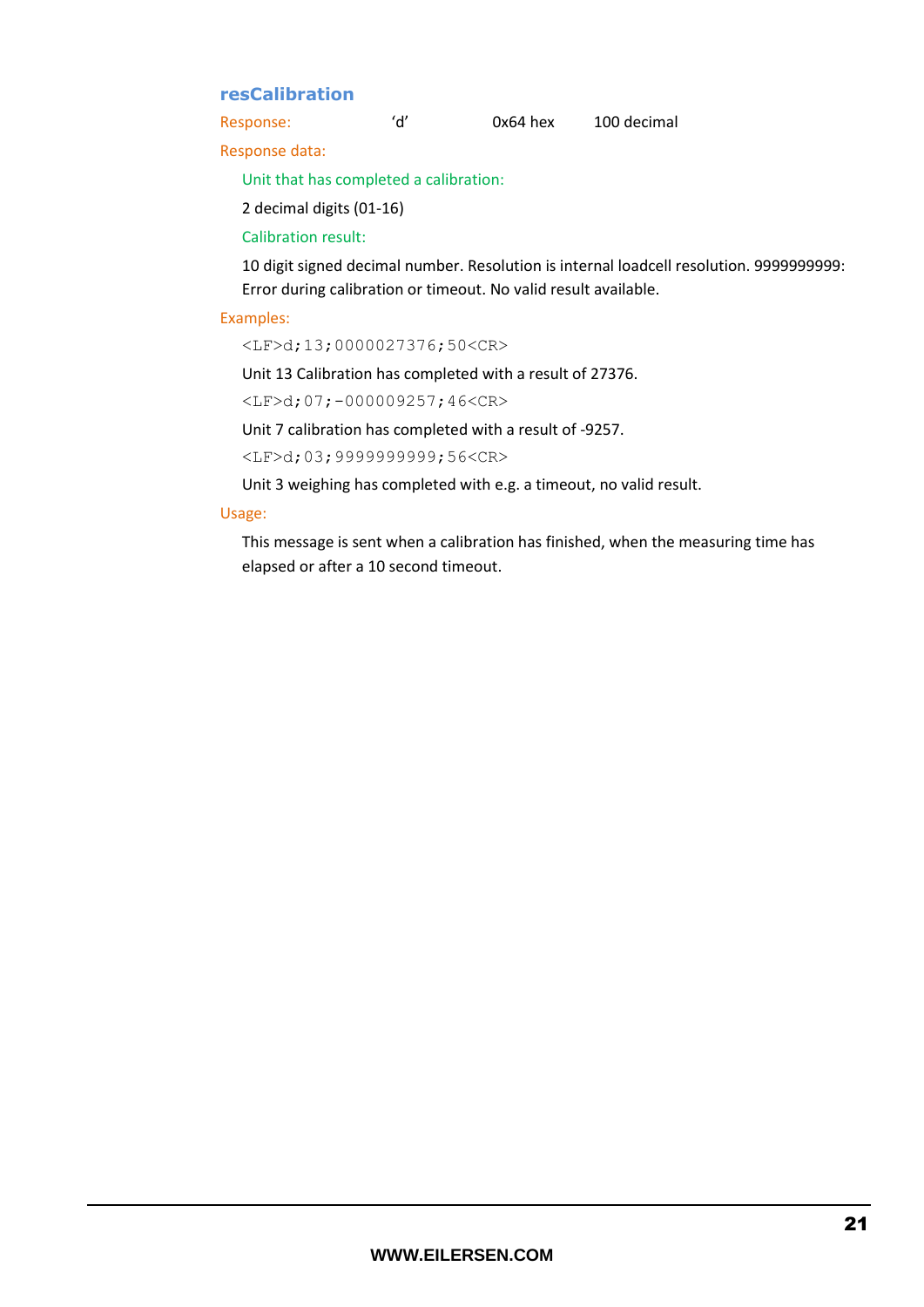## <span id="page-21-0"></span>**getAvgWeight**

| Command:                             | 'W' | $0x57$ hex | 87 decimal  |
|--------------------------------------|-----|------------|-------------|
| Parameters:                          |     |            |             |
| Unit:                                |     |            |             |
| 2 decimal digits (01-16).            |     |            |             |
| Example:                             |     |            |             |
| $\langle$ LF>W; 02; 5F $\langle$ CR> |     |            |             |
| Read average weight for unit 2.      |     |            |             |
| Response:                            | 'w' | $0x77$ hex | 119 decimal |
| Response data:                       |     |            |             |

Unit:

2 decimal digits (00-16), 00: Invalid unit requested.

Average weight:

10 digit signed decimal number. Resolution is internal loadcell resolution. 9999999999: Error during weighing. No valid result available.

#### Examples:

<LF>w;13;0000027376;43<CR>

Unit 13 weighing has completed with a result of 27376.

<LF>w;07;-000009257;55<CR>

Unit 7 weighing has completed with a result of -9257.

<LF>w;03;9999999999;45<CR>

Unit 3 weighing has completed with an error, no valid result.

#### Usage:

This message is used get the last average weight reading for continuous weight display. The averaging measuring time can be set as a parameter, please see section *[Parameter](#page-23-0)  [overview](#page-23-0)*, pag[e 24,](#page-23-0) below .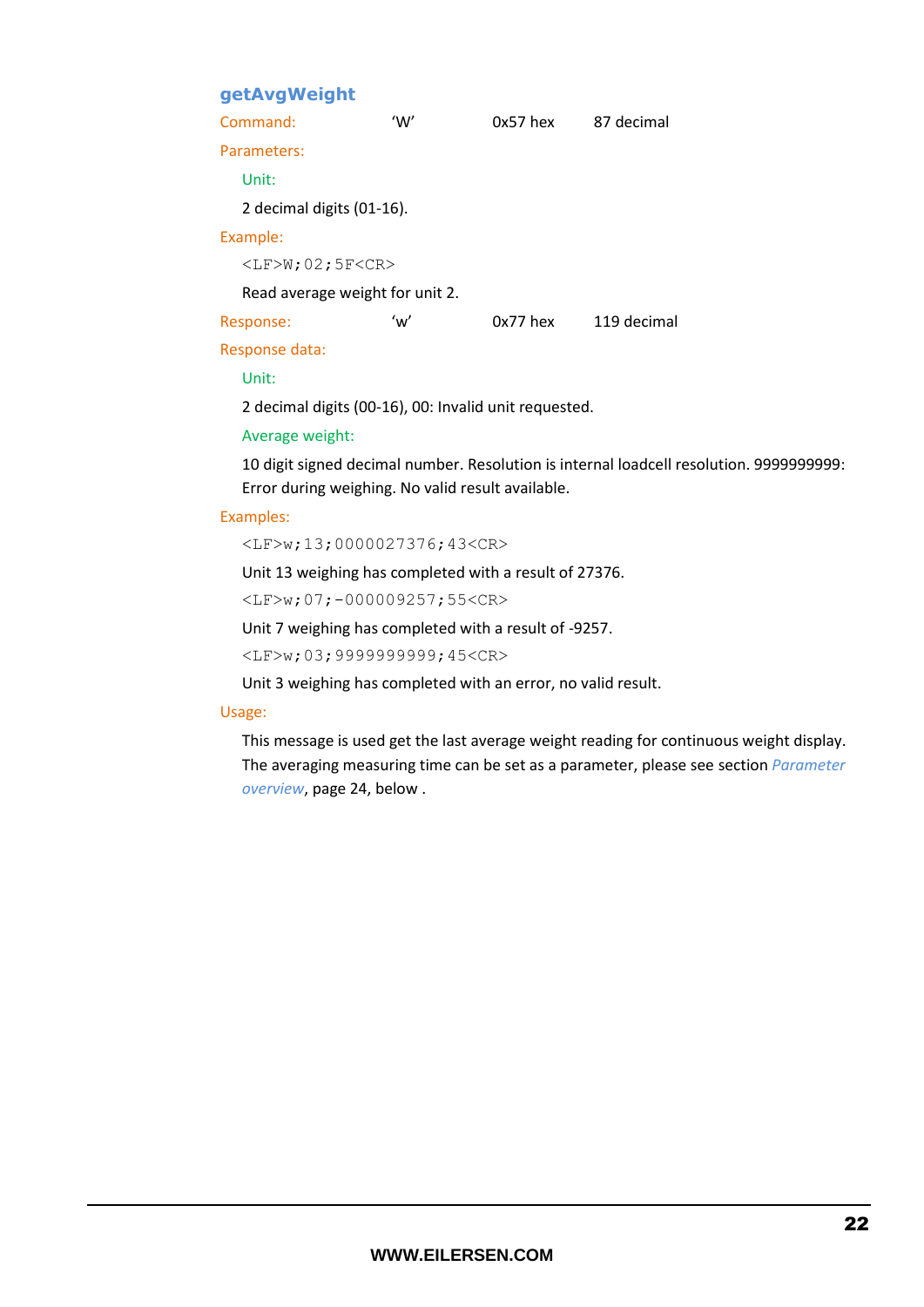#### <span id="page-22-0"></span>**getStatusInfo**

<span id="page-22-1"></span>Command: 'I' 0x49 hex 73 decimal

Parameter:

#### Status ID:

3 decimal digits (101-999). Please see section *[Status overview,](#page-24-0)* pag[e 25,](#page-23-1) below for further details on valid parameters and their usage.

#### Example:

<LF>I;102;70<CR>

Request parameter 102 value.

| Command: | $0x69$ hex | 105 decimal |
|----------|------------|-------------|
|          |            |             |
|          |            |             |
|          |            |             |
|          |            |             |

#### Response data:

#### General status:

2 capital hex digits (00-FF):

Hex representation of a 8 bit binary value:

Bit 0: System is operational; no errors.

Bit 1: Units not yet detected.

Bit 2: Unit error – one or more units in an error condition

Bit 3: *Reserved for future use.*

Bit 4: Power low. Supply more the 10% below specified value.

#### Status ID:

3 decimal digits (001 or101-999). 001: Invalid status ID requested.

#### Status value:

10 digit signed decimal number or 10 hex digits (-999999999-9999999999 or 0000000000- FFFFFFFFFF), depending on the status ID. Please see section *[Status overview](#page-24-0)*, pag[e 25,](#page-23-1) below for further details.

#### Examples:

<LF>i;01;102;000000FFFF;51<CR>

Systems is operational; no errors. Status ID 102 value is FFFF.

<LF>i;04;001;0000000000;56<CR>

One or more unit is in an error condition. Invalid parameter number requested.

#### Usage:

This message is used to read general status and specific status info. Please see section *[Status overview](#page-24-0)*, pag[e25,](#page-24-0) below for further details on valid Status ID's and their usage.



Please notice, that if the general status changes to or from an error condition a response telegram is sent without a request command.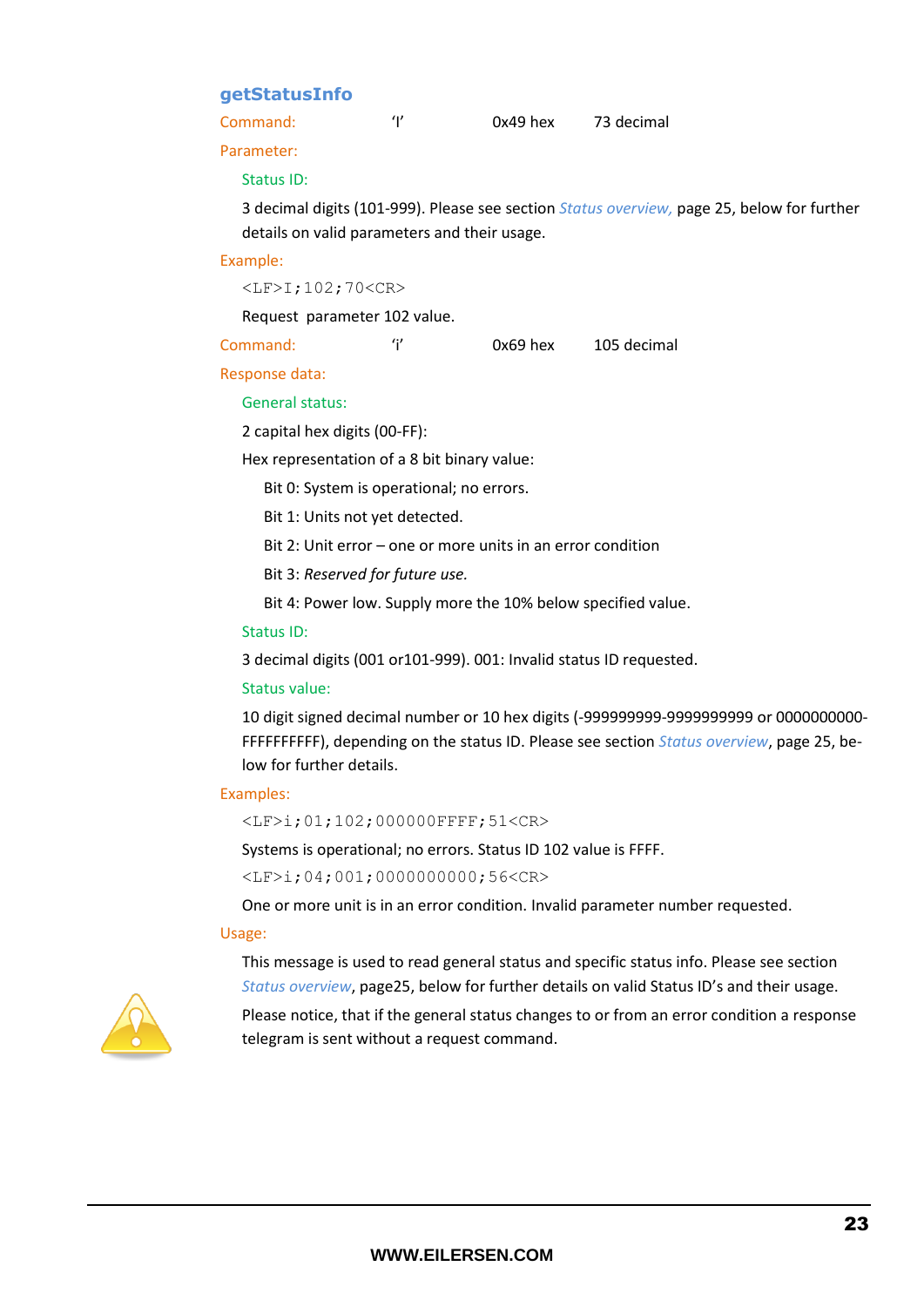## <span id="page-23-0"></span>**Parameter overview**

Parameters can be set and read with the commands above *[setParameter](#page-11-0)*, page [12](#page-11-0) and *[getPa](#page-12-0)[rameter](#page-12-0)*, page [13.](#page-12-0) The following parameters are used:

<span id="page-23-1"></span>

| <b>Parameter ID</b> | Parameter                                                                                                                                    |
|---------------------|----------------------------------------------------------------------------------------------------------------------------------------------|
| 101                 | Averaging measuring time.                                                                                                                    |
|                     | Measuring time in milliseconds. Default at power-on: 400.                                                                                    |
| 102                 | Steady limit for calibration                                                                                                                 |
|                     | Internal loadcell value for steady detection during calibration. Default at<br>power-on: 50                                                  |
| 103                 | Communication delay                                                                                                                          |
|                     | Minimum time in milliseconds from start of transmission of one telegram<br>to start of transmission of next telegram. Default at power-on: 0 |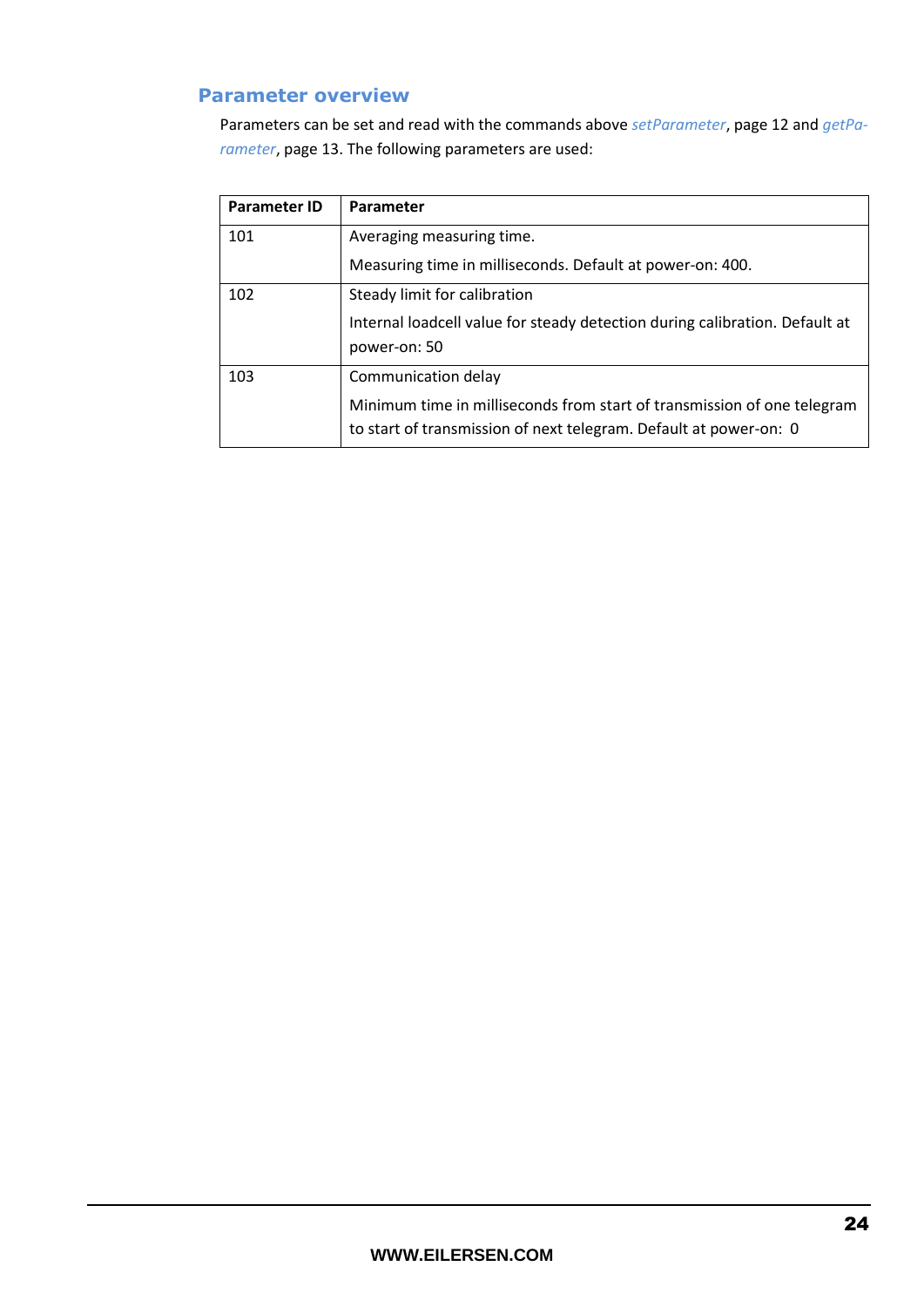## <span id="page-24-0"></span>**Status overview**

Status information can be read with the command above *[getStatusInfo](#page-22-0)*, pag[e 23.](#page-22-0)

The *General status* uses the following bits

| <b>Bit</b> | <b>General status</b>                                   |
|------------|---------------------------------------------------------|
|            | System is operational; no errors.                       |
|            | Units not yet detected.                                 |
|            | Unit error $-$ one or more units in an error condition. |
|            | Reserved for future use                                 |
|            | Power low. Supply more the 10% below specified value.   |

The following status information can be read:

| <b>Status ID</b> | Format   | <b>Status Info</b>                                     |  |
|------------------|----------|--------------------------------------------------------|--|
| 101              | Decimal  | Number of units detected.                              |  |
| 102              | Hex      | Mask of detected units, e.g.:                          |  |
|                  | 4 digits | FFFF: Unit 1-16 detected.                              |  |
|                  | 2 bytes  | 00FF: Unit 1-8 detected.                               |  |
| 103              | Hex      | Unit error mask:                                       |  |
|                  | 4 digits | 0000: No unit errors.                                  |  |
|                  | 2 bytes  | 0505: Unit 1, 3, 9, 12 in error condition.             |  |
| 201-216          | Hex      | Unit 1-16 error code:                                  |  |
|                  | 2 digits | Bit 5: New unit installed.                             |  |
|                  | 1 bytes  | Bit 6: Unit controller not communicating.              |  |
|                  |          | Bit 7: Unit not communicating.                         |  |
| 221-236          | Decimal  | Unit 1-16 loadcell production year.                    |  |
| 241-256          | Decimal  | Unit 1-16 serial number.                               |  |
| 261-276          | Decimal  | Unit 1-16 maximum capacity in internal loadcell units. |  |
| 281-296          | Decimal  | Unit 1-16 internal loadcell resolution:                |  |
|                  |          | $-3:$<br>0,001 gram                                    |  |
|                  |          | $-2:$<br>$0,01$ gram                                   |  |
|                  |          | $-1:$<br>$0,1$ gram                                    |  |
|                  |          | 0:<br>1 gram                                           |  |
|                  |          | 1:<br>10 gram                                          |  |
|                  |          | 2:<br>10 gram                                          |  |
|                  |          | 3:<br>1000 gram                                        |  |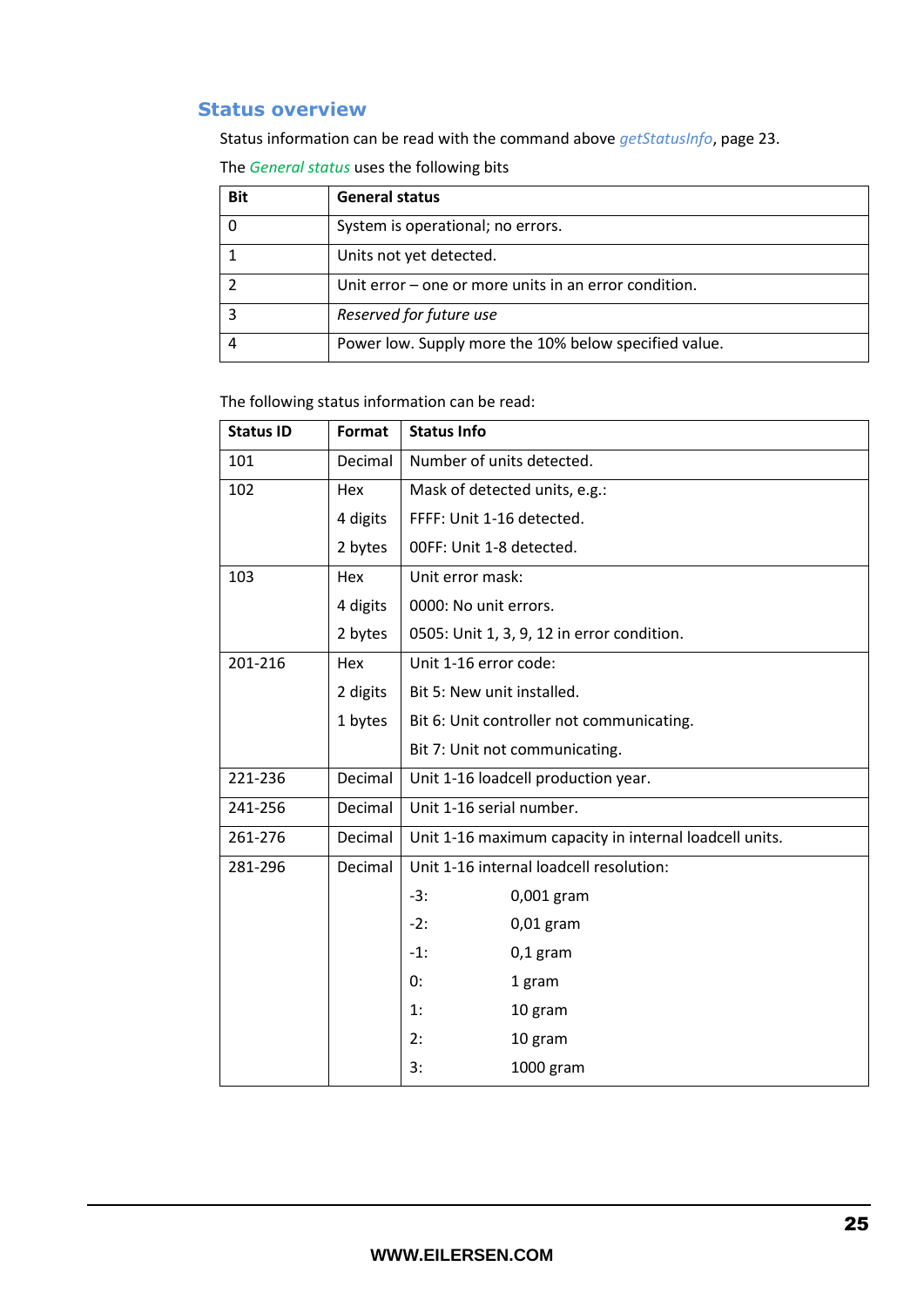## <span id="page-25-1"></span><span id="page-25-0"></span>**How to**

## **– Perform a normal weighing operation**

A normal weighing operation is started by a *trigWeighing* telegram, please see section [trig-](#page-13-0)[Weighing,](#page-13-0) page [14,](#page-13-0) above for further details. The telegram identifies the unit and the measuring time. A new weighing is started immediately on the unit requested. Any number of weighings can be trigged simultaneously on different units. If a new *trigWeighing* telegram is received on a unit before a previous trigged weighing is finished, the old weighing is cancelled, no result is sent, and a new weighing is trigged immediately. When the measuring time has elapsed a *resWeighing* telegram is sent from the 5016, it is not necessary to send any kind of command to request the result. Please section [resWeighing,](#page-14-0) page [15,](#page-14-0) above for further details.

## <span id="page-25-2"></span>**Flowchart**

Similar state machines are running simultaneously on all units:

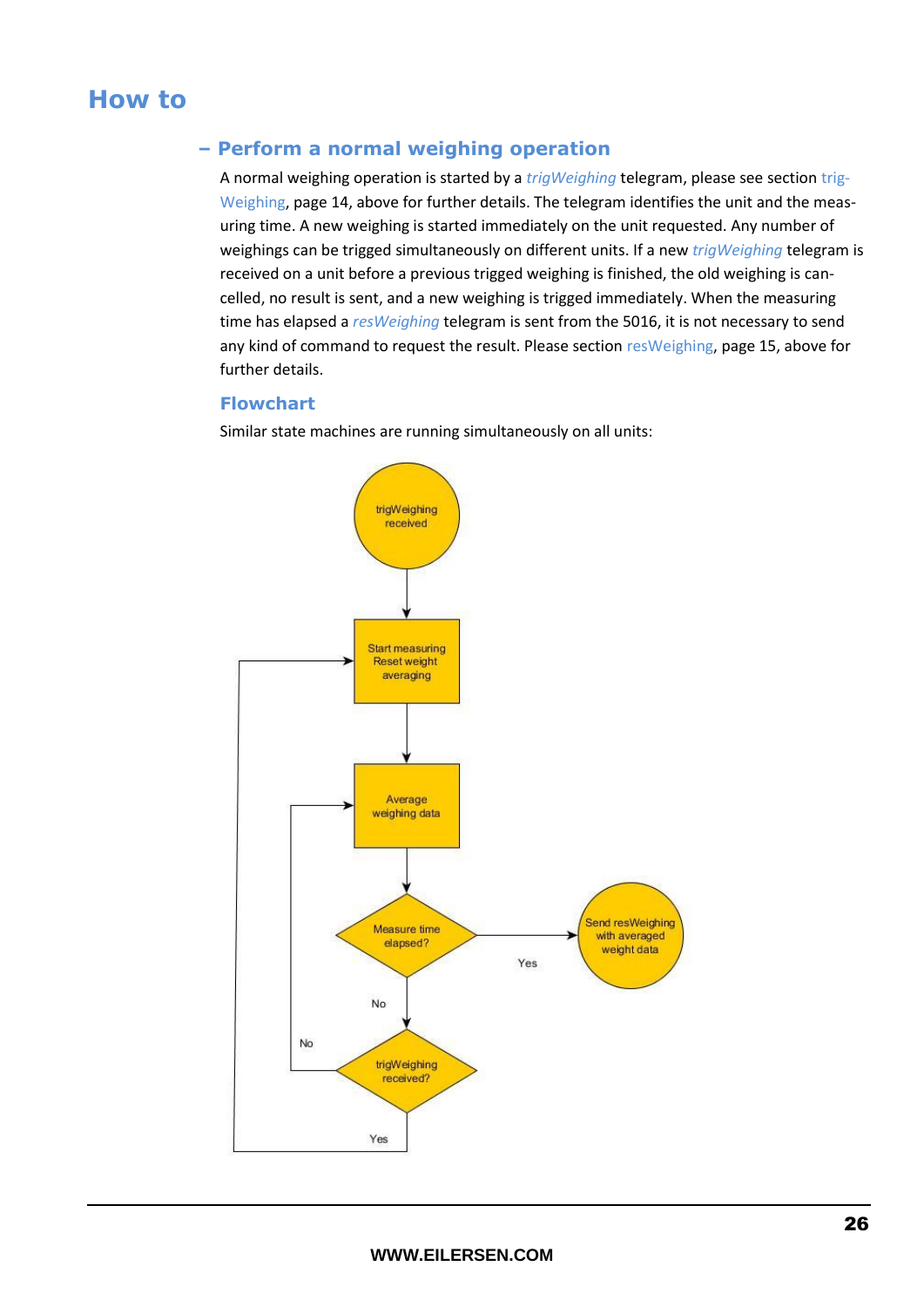## <span id="page-26-0"></span>**- Perform a weighing analysis**

A weighing analysis is started by a *trigAnalysis* telegram, please see section *[trigAnalysis](#page-15-0)*, page [16,](#page-15-0) above, for further details. Three types of analysis can be started.

Trig on weight

An analysis is trigged on the first unit where the internal loadcell value raises with a value defined in the request.

Trig on trigger

An analysis is trigged on the unit defined in the request when a weighing is trigged on this unit.

Trig instantly

An analysis is trigged instantly on a unit defined in the request.



**Please** notice that only **ONE** analysis can run at a time. If a new analysis request Is received, while an analysis is started but not yet trigged, the previous analysis will be cancelled and the new analysis started. If a new analysis request is received when a previous analysis has been trigged but is not yet finished an error is raised and the new analysis will not be started. When an analysis is trigged, a number of *resAnalysis* telegrams will be transmitted. Please see section *[resAnalysis](#page-17-0)*, page [18,](#page-17-0) for further details.



Please notice that a normal weighing cycle can run simultaneously with an analysis. The analysis will contain information on whether/when a normal weighing is trigged on the same unit.

The request specifies an amount of time before the trigger point and an amount of time after the trigger point. All sampled (2 ms sample time) weight values in this interval will be transmitted in separate telegrams, along with information on unit, sequence number, and information on whether a normal weighing is trigged on the sample.



Please notice that the amount of time before the trigger point is limited to 2500ms, and the total time (sum of time before and time after the trigger point) is limited to 10000ms.

As the interval may start before the trigger point and the transmission time of the resAnalysis telegram may be longer than the sample time then transmissions may end some time after the analysis has actually ended.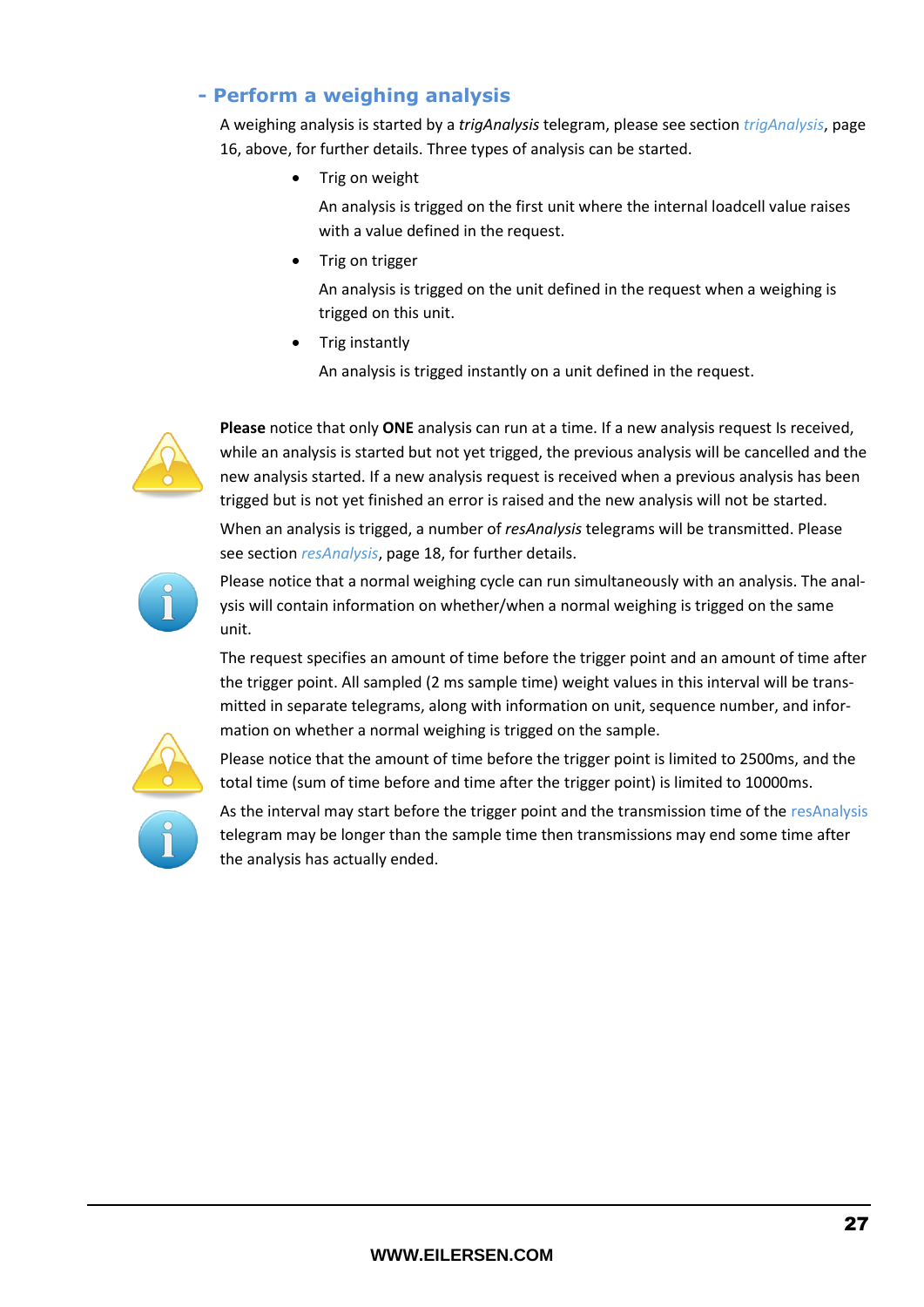## **Flowchart**

An analysis trigged by a weigh raise follows this state machine:

<span id="page-27-0"></span>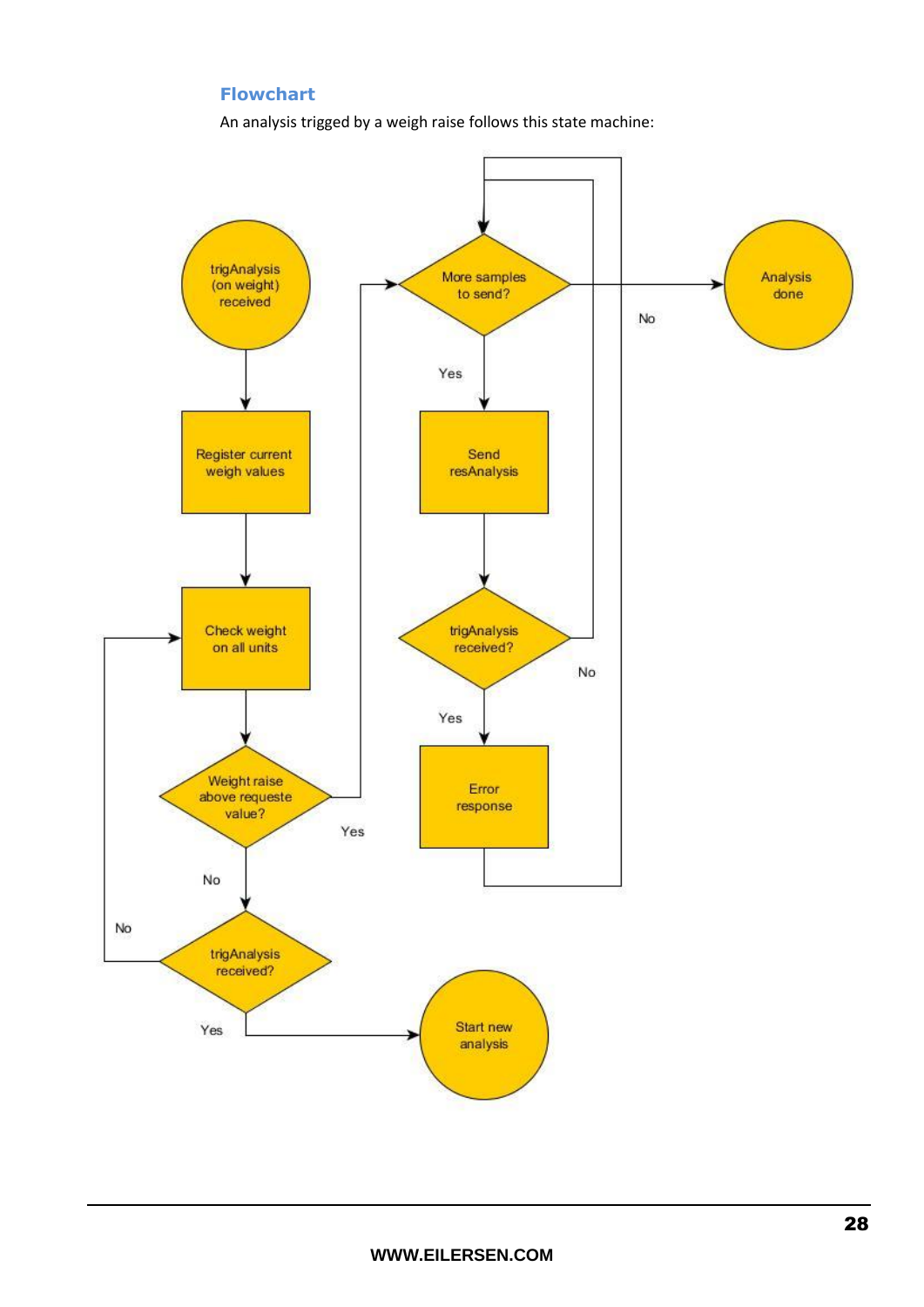#### An analysis trigged by a normal weighing trigger follows this state machine:

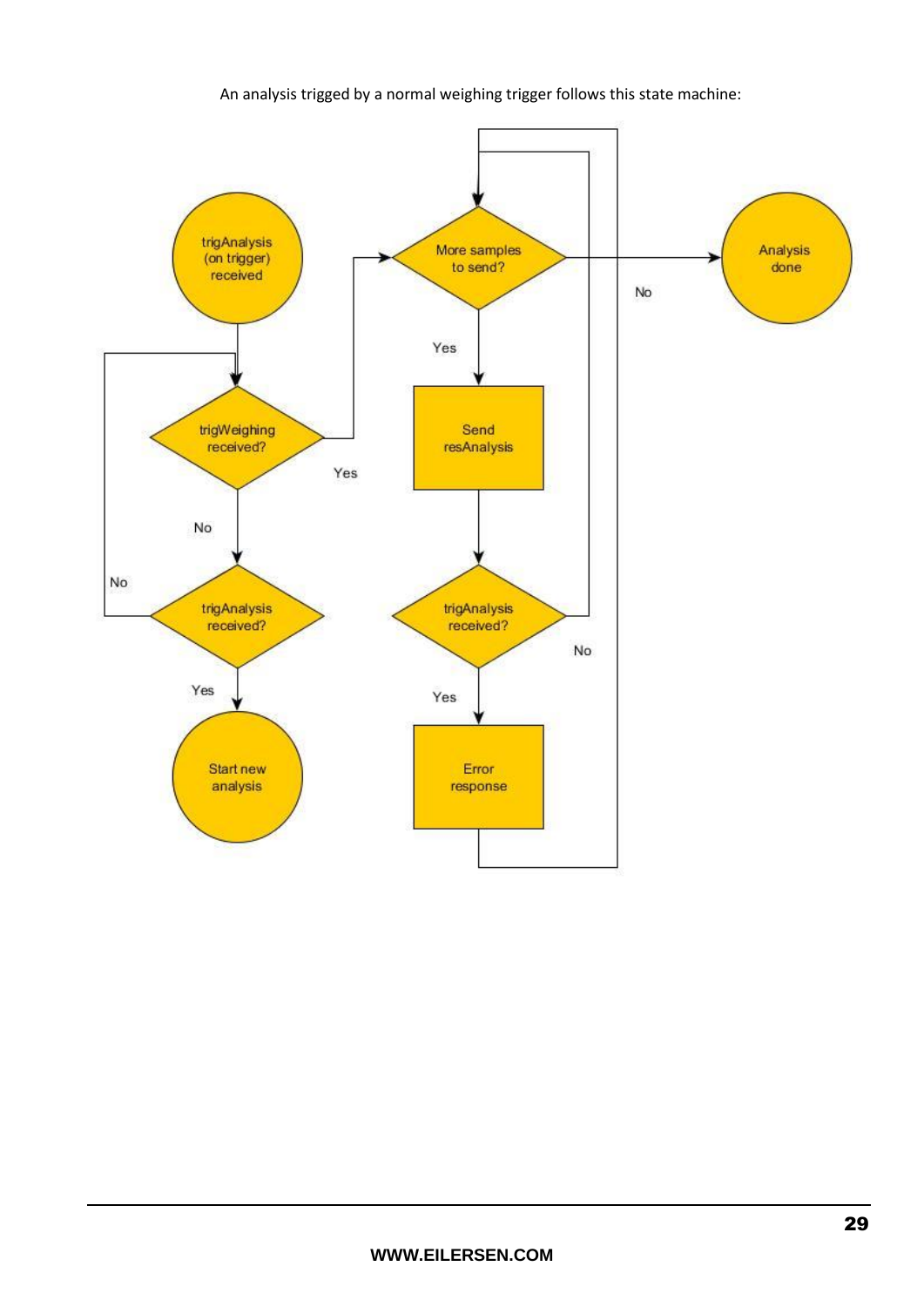## An analysis trigged instantly follows this state machine:

![](_page_29_Figure_1.jpeg)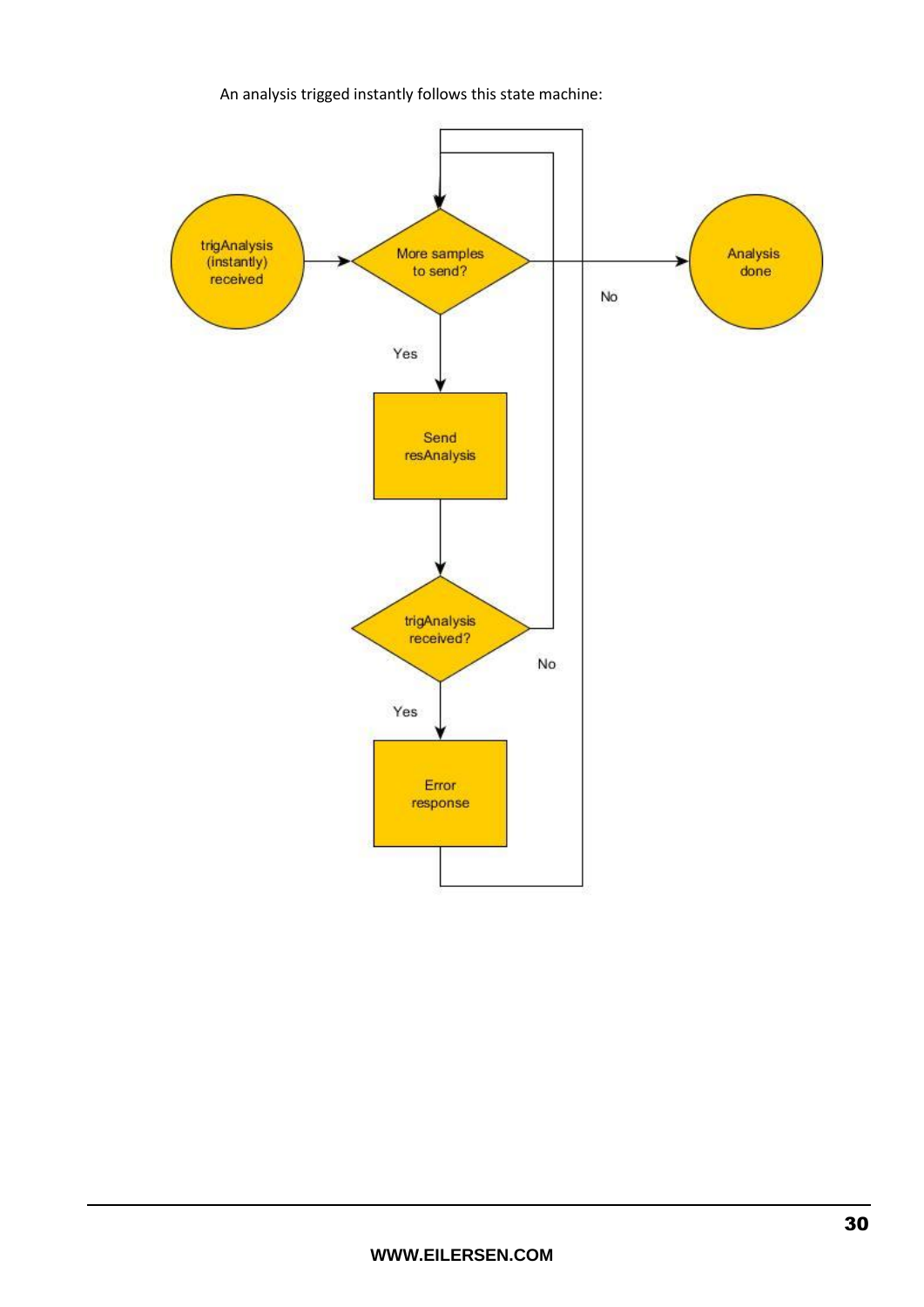## <span id="page-30-0"></span>**– Perform a static calibration**

A static calibration operation is started by a *trigCalibration* telegram, please see section *[trig-](#page-19-0)[Calibration](#page-19-0)*, pag[e20,](#page-19-0) above for further details. The telegram identifies the unit and the measuring time. A new weighing is started when the weight reading is steady on the unit requested. Any number of calibrations can be trigged simultaneously on different units. If a new *trigCalibration* telegram is received on a unit before a previous trigged calibration is finished, the old calibration is cancelled, no result is sent, and a new calibration is started. When the measuring time has elapsed a *resCalibration* telegram is sent from the 5016, it is not necessary to send any kind of command to request the result. Please section *[resCalibration](#page-20-0)*, page [21,](#page-20-0) above for further details.

![](_page_30_Picture_2.jpeg)

If the weight is not steady within 10 seconds, to start the calibration a *resCalibration* telegram is sent with an error code.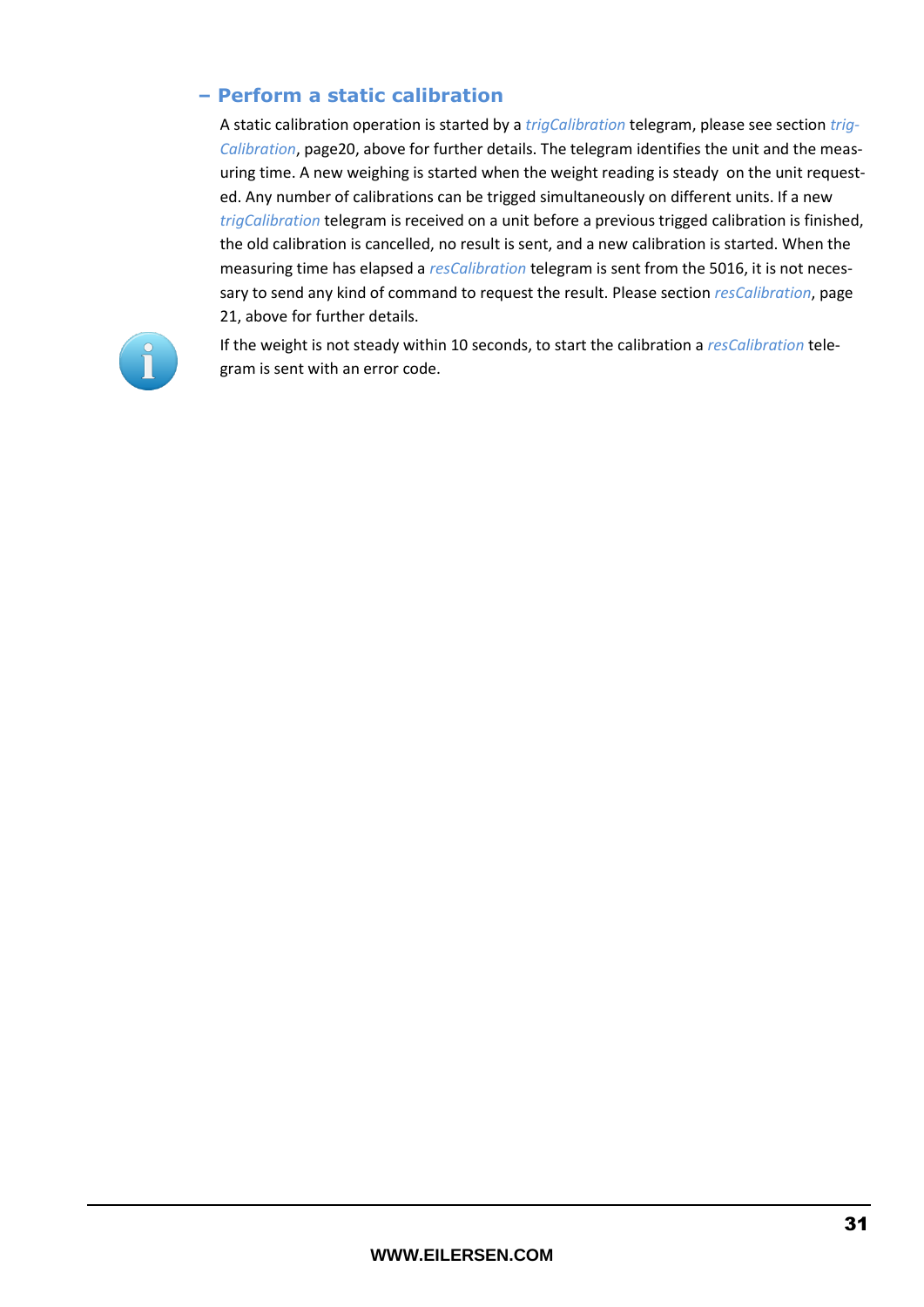## <span id="page-31-0"></span>**Flowchart**

Similar state machines are running simultaneously on all units:

![](_page_31_Figure_2.jpeg)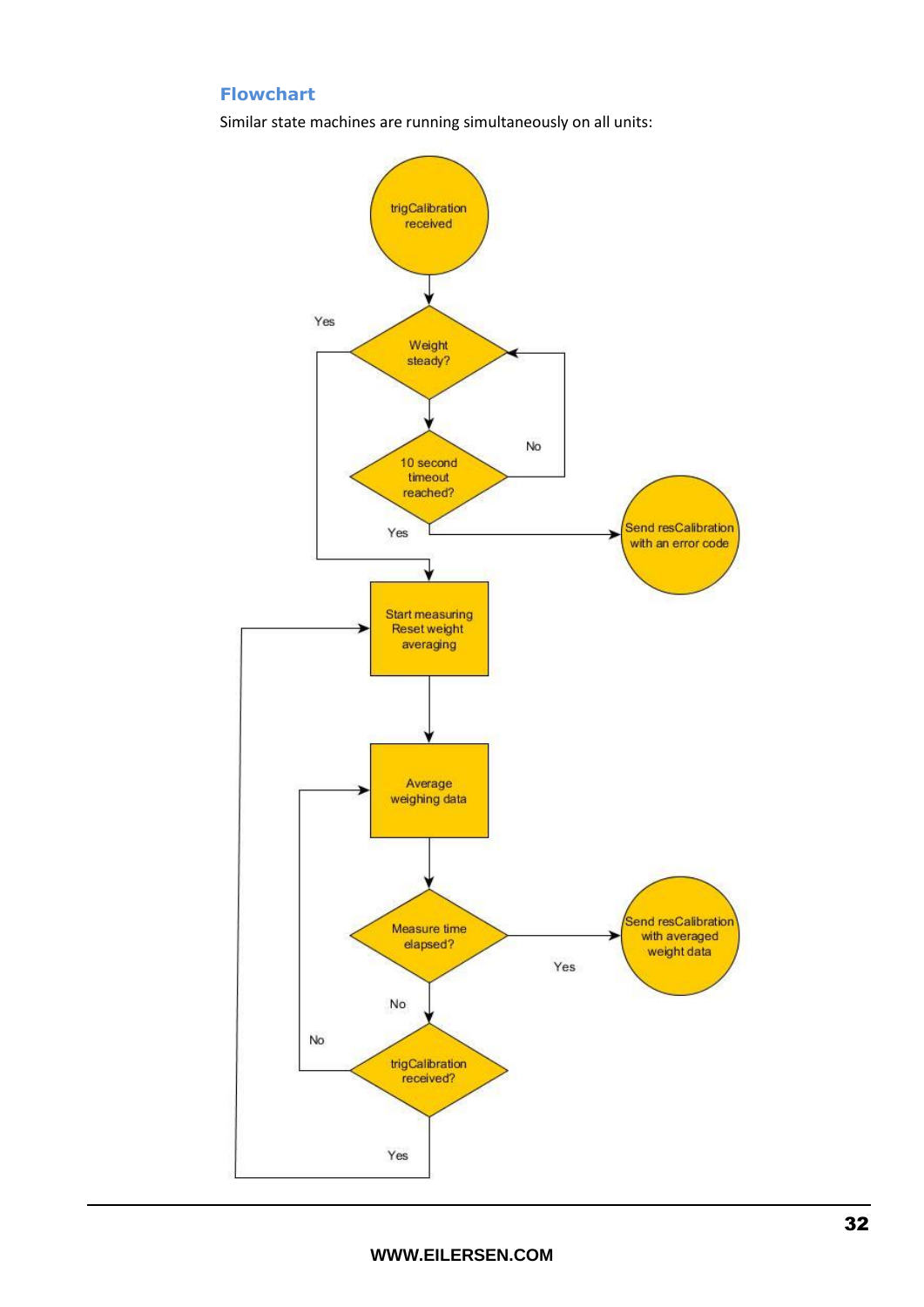## <span id="page-32-0"></span>**– Calculate protocol checksum**

The checksum is calculated as bitwise logical XOR of all preceding characters (including <LF>) printed as 2 capital ASCII hex digits.

Truth table:

| Bit 1     | Bit 2     | Logical XOR |
|-----------|-----------|-------------|
| 0 (FALSE) | 0 (FALSE) | 0 (FALSE)   |
| 0 (FALSE) | 1 (TRUE)  | 1 (TRUE)    |
| 1 (TRUE)  | 0 (FALSE) | 1 (TRUE)    |
| 1 (TRUE)  | 1 (TRUE)  | 0 (FALSE)   |

## <span id="page-32-1"></span>**Example**

Message preceding checksum:

<LF>w;07;-000009257;

Checksum calculation:

| <b>ASCII</b>   | <b>Hex value</b> | <b>Upper nibble</b> |               | Lower nibble   |               |
|----------------|------------------|---------------------|---------------|----------------|---------------|
|                |                  | Hex                 | <b>Binary</b> | Hex            | <b>Binary</b> |
| $<$ LF>        | 0x0a             | $\overline{0}$      | 0000          | A              | 1010          |
| W              | 0x77             | 7                   | 0111          | $\overline{7}$ | 0111          |
| $\ddot{ }$     | 0x3b             | 3                   | 0011          | $\, {\bf B}$   | 1011          |
| 0              | 0x30             | 3                   | 0011          | $\overline{0}$ | 0000          |
| 7              | 0x37             | 3                   | 0011          | 7              | 0111          |
| $\ddot{ }$     | 0x3b             | 3                   | 0011          | B              | 1011          |
|                | 0x2d             | $\overline{2}$      | 0010          | $\mathbb D$    | 1101          |
| $\circ$        | 0x30             | $\overline{\omega}$ | 0011          | $\mathbf 0$    | 0000          |
| 0              | 0x30             | $\overline{\omega}$ | 0011          | $\mathbf 0$    | 0000          |
| $\mathbf 0$    | 0x30             | $\overline{3}$      | 0011          | $\mathbf 0$    | 0000          |
| 0              | 0x30             | $\overline{\omega}$ | 0011          | $\overline{0}$ | 0000          |
| 0              | 0x30             | 3                   | 0011          | $\mathbf 0$    | 0000          |
| 9              | 0x39             | 3                   | 0011          | 9              | 1001          |
| $\overline{2}$ | 0x32             | 3                   | 0011          | $\overline{2}$ | 0010          |
| $\overline{5}$ | 0x35             | $\overline{\omega}$ | 0011          | 5              | 0101          |
| 7              | 0x37             | $\overline{\omega}$ | 0011          | 7              | 0111          |
| Logical XOR    | $0 \times 6E$    | 6                   | 0110          | $\mathbf E$    | 1110          |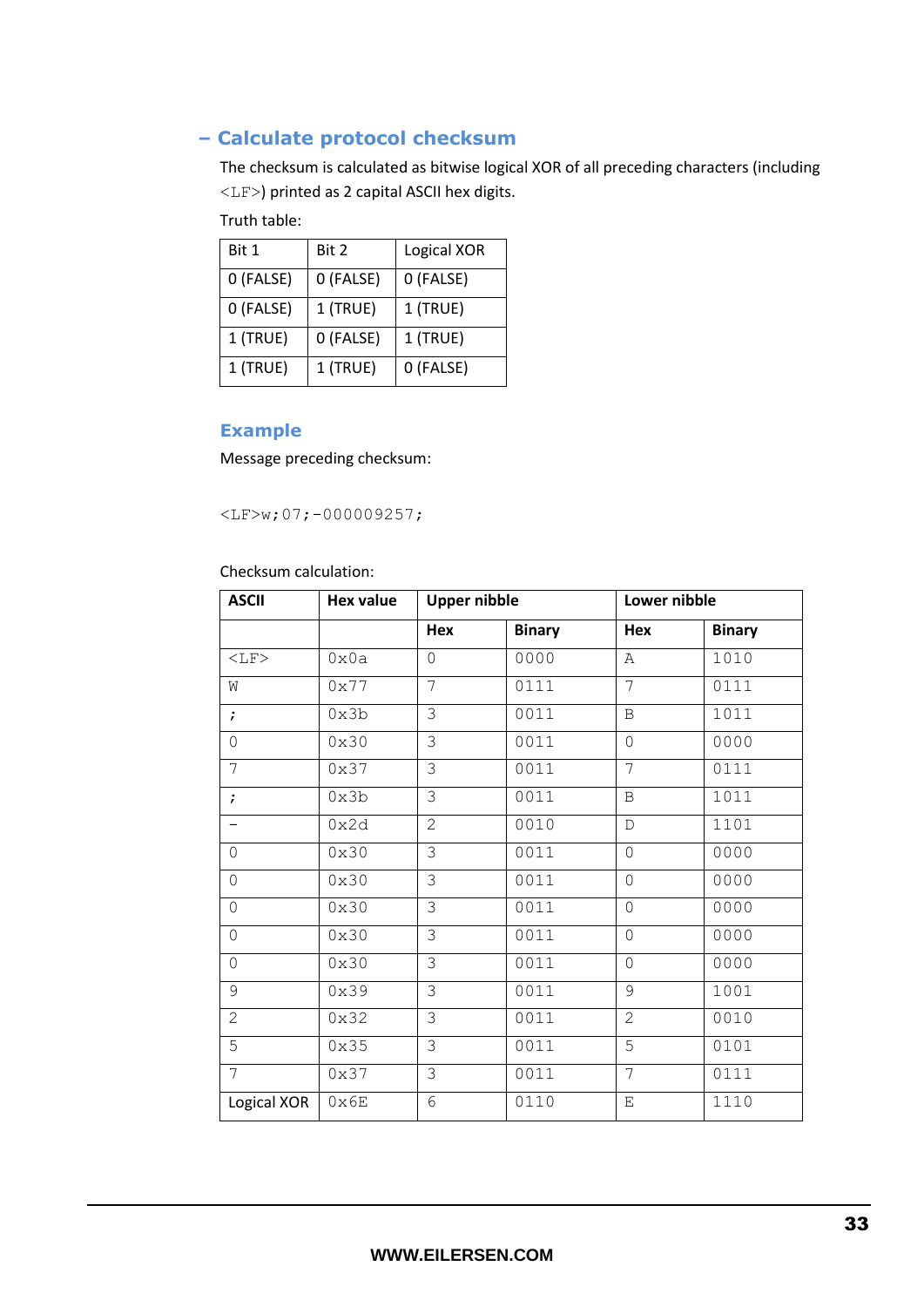## <span id="page-33-0"></span>**– Use weighing data values**

All weighing data are sent in internal loadcell units. Internal loadcell units are in  $10^x$  gram where x ranges from -3 to +3, giving internal loadcell resolution from 0.001 to 1000 gram. The internal resolution is fixed in the loadcell and relates to the loadcell capacity. Loadcell resolution is fixed at a value giving a loadcell value of 300000 to 5000000 for maximum loadcell loads.

E.g. a 10 kg loadcell has an internal resolution of 0.01 gram. Maximum load is 10000 gram giving an internal load output off 1000000. A load of 7.850 kg will give a loadcell output of 785000.

The internal resolution of the loadcells connected to each unit can be read with a *getStatusInfo* telegram. Please see the details in sectio[n getStatusInfo,](#page-22-0) pag[e23](#page-22-0) , above.

#### <span id="page-33-1"></span>**Examples**

| Loadcell resolution | Load       | Weighing data value |
|---------------------|------------|---------------------|
| 0.01                | 4.45621 kg | 445621              |
| $\vert 0.1 \vert$   | 4.5 kg     | 45000               |
|                     | 4.5 kg     | 4500                |

## <span id="page-33-2"></span>**– Connect the loadcells (TBD)**

TBD

<span id="page-33-3"></span>**– Connect serial communication (TBD)**

**TRD** 

**– Connect power (TBD)**

TBD

# <span id="page-33-5"></span><span id="page-33-4"></span>**Trouble shooting (TBD)**

| Problem                | Solution      |
|------------------------|---------------|
| No connetion to device | Power         |
|                        | TBD           |
|                        |               |
|                        | Communication |
|                        | TBD           |
|                        |               |
| No connection to       | TBD           |
| loadcell               |               |
|                        |               |
|                        |               |
|                        |               |
|                        |               |
|                        |               |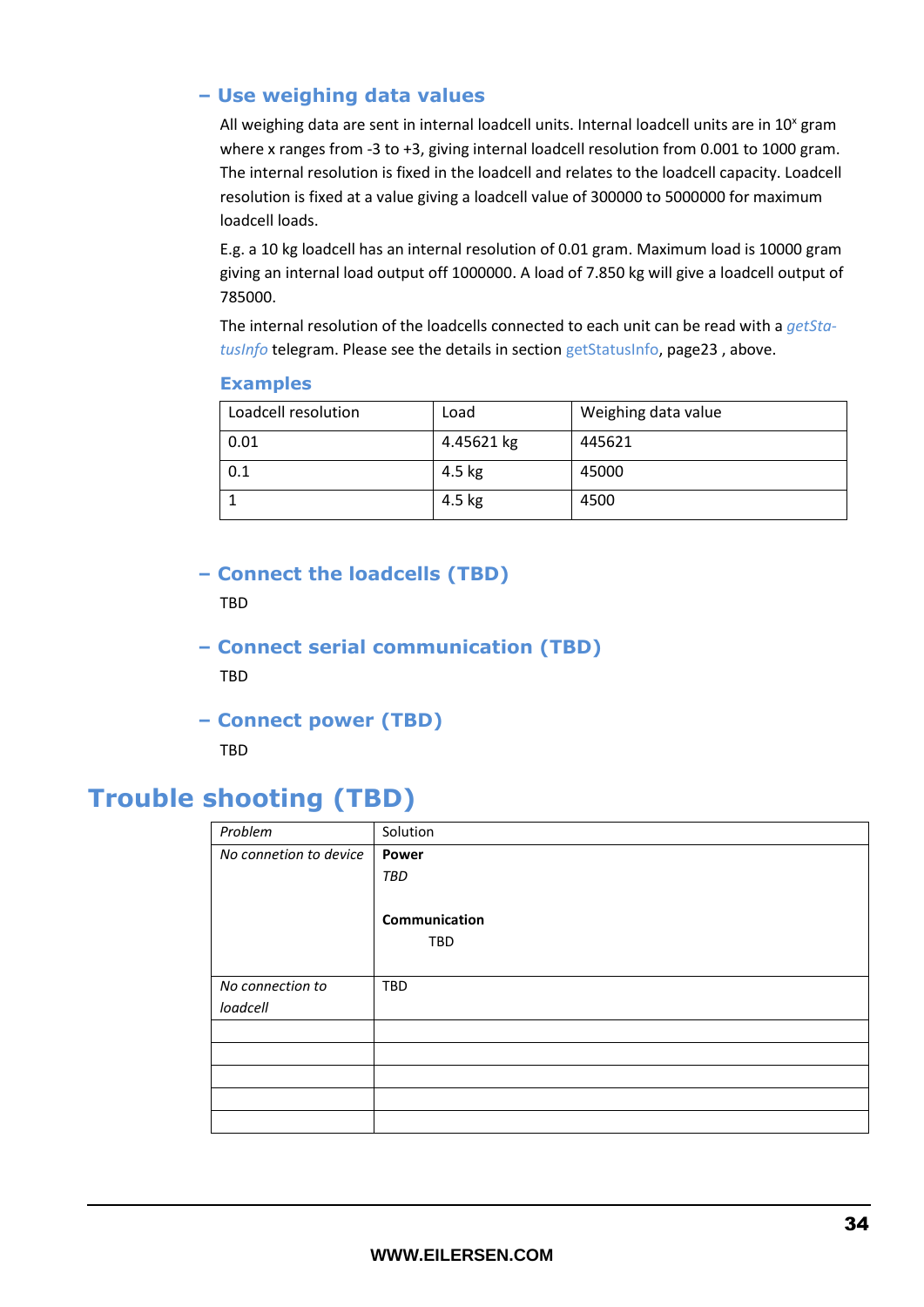# <span id="page-34-1"></span><span id="page-34-0"></span>**Appendices (TBD)**

## **Appendix A – Status indicators**

| Indicator Use |  |
|---------------|--|
|               |  |
|               |  |
|               |  |
|               |  |
|               |  |
|               |  |
|               |  |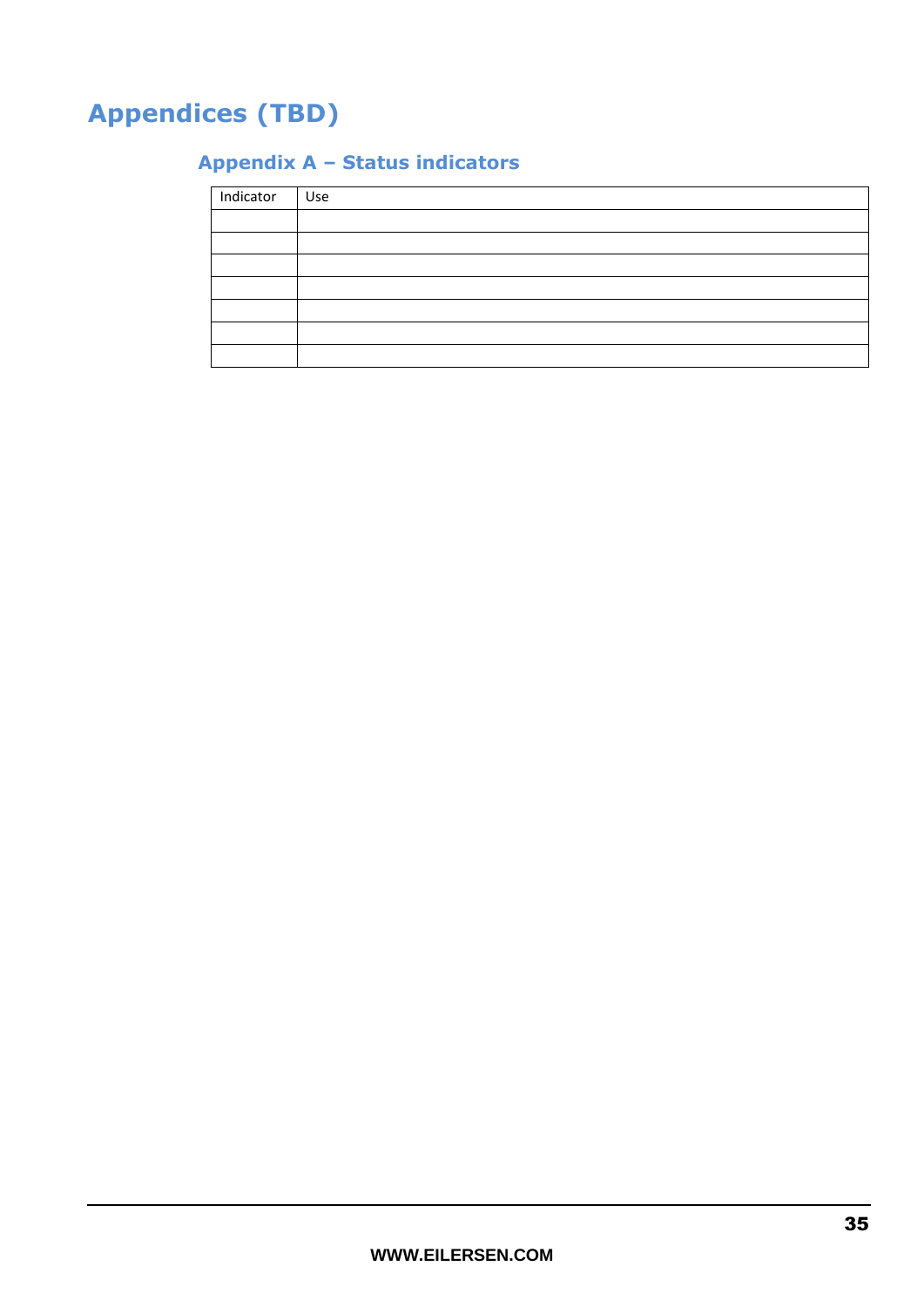## **Appendix B – Filter specification**

<span id="page-35-0"></span>

| Sampling time  |      | 2 ms              |                     |  |
|----------------|------|-------------------|---------------------|--|
| Filter No      | Taps | Cut off frequency | Total filter time   |  |
| $\mathbf{1}$   | 7    | 120 Hz            | 14 ms               |  |
| $\overline{2}$ | 9    | 100 Hz            | 18 ms               |  |
| 3              | 9    | 120 Hz            | 18ms                |  |
| 4              | 12   | 80 Hz             | 24 ms               |  |
| 5              | 12   | 100 Hz            | 24 ms               |  |
| 6              | 15   | $80$ Hz           | 30 ms               |  |
| 7              | 17   | 60 Hz             | 34 ms               |  |
| 8              | 21   | 60 Hz             | 42 ms               |  |
| 9              | 25   | 40 Hz             | $\overline{50}$ ms  |  |
| 10             | 32   | 40 Hz             | 64 ms               |  |
| 11             | 50   | 20 Hz             | 100 ms              |  |
| 12             | 64   | 20 Hz             | 128 ms              |  |
| 13             | 67   | 15 Hz             | 134 ms              |  |
| 14             | 85   | 15 Hz             | 170 ms              |  |
| 15             | 100  | 10 Hz             | 200 ms              |  |
| 16             | 150  | 7 Hz              | 300 ms              |  |
| 17             | 150  | $\overline{8}$ Hz | 300 ms              |  |
| 18             | 150  | 9 Hz              | 300 ms              |  |
| 19             | 175  | $\overline{6}$ Hz | $\overline{3}50$ ms |  |
| 20             | 175  | $\overline{7}$ Hz | $\overline{3}50$ ms |  |
| 21             | 175  | 8 Hz              | 350 ms              |  |
| 22             | 175  | 9 Hz              | 350 ms              |  |
| 23             | 200  | 5 Hz              | 400 ms              |  |
| 24             | 200  | 6 Hz              | 400 ms              |  |
| 25             | 200  | 7 Hz              | 400 ms              |  |
| 26             | 200  | 8 Hz              | 400 ms              |  |
| 27             | 225  | 5 Hz              | 450 ms              |  |
| 28             | 225  | 6 Hz              | 450 ms              |  |
| 29             | 225  | 7 Hz              | 450 ms              |  |
| 30             | 250  | 4 Hz              | 500 ms              |  |
| 31             | 250  | 5 Hz              | 500 ms              |  |
| 32             | 250  | 6 Hz              | 500 ms              |  |